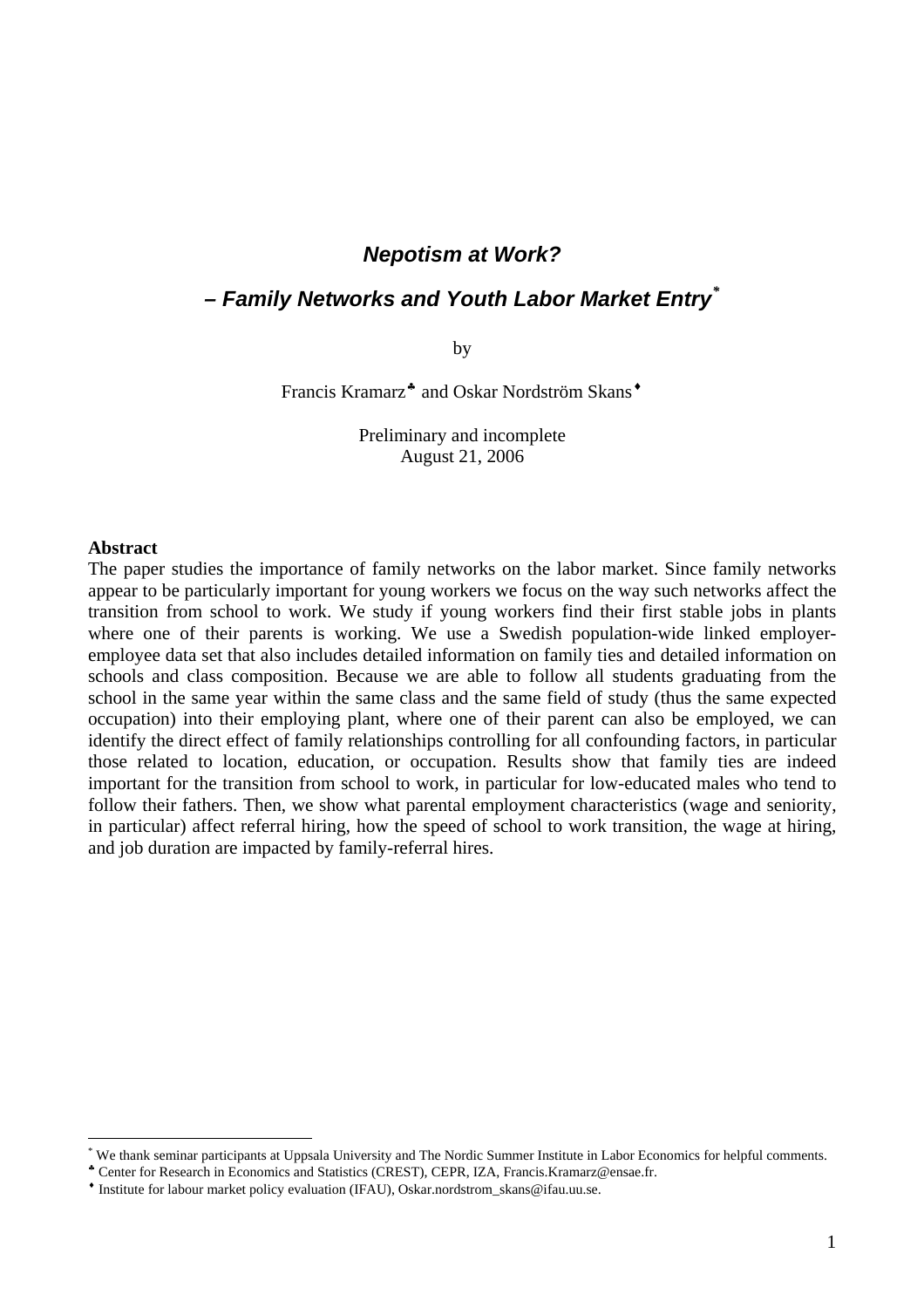# *1 Introduction*

In this article, we stand at the junction of three literatures. The first two – the intergenerational transmission of income, education and occupations and the factors affecting the school-to-work transition -- are classic questions in labor economics and sociology. The third one, the extent and role of social networks in developed economies, is burgeoning both on the theoretical side (see Montgomery, 1991, or more recently Calvo-Armengol, 2004 and 2006, Calvo-Armengol and Jackson, 2004, Casella and Hanaki, 2005, among many authors) as well as on the empirical side (see Munshi, 2003; Bayer, Ross and Topa, 2005, Bertrand, Luttmer and Mullainathan, 2000, Fredriksson and Åslund, 2005, again among many authors) after a period of relative calm following the path-breaking works of Rees (1966) and Granovetter (1973).

Our contribution is empirical. We focus on the role of family networks on the transition from school to the first stable job. But, when most analyses remain very loose on the precise person in the network used when finding a job (someone from the family, someone from the same village, a friend), we can track both parents and children exact employer and employment characteristics in each firm in our sample. Hence, we know when a person finds her first stable job in the same plant as her father or her mother. When most analyses have information on the hired side, we have detailed information on the referral – the father or (and) the mother – as well as detailed information on the referred – the daughter or the son. Hence, we are able to measure the relative wage or seniority of the parent who is able to hire her son or daughter in her firm. We are also in position to measure the relative wage of the hired son or daughter in the firm or to see if her occupation is similar to that of the parent. When most analyses have no good control or comparison group, we are able to follow any given student at the time she completes her education together with all her classmates; i.e. all persons within a given school, a given graduation year, and a given field of education that are potential competitors for the same occupations in the same firms. Hence, we can measure the impact of having a parent employed in a given firm when others have none.

Our findings can be summarized as follows. First, having your first stable job in the same plant as, at least, one of your parents is quite frequent. Or, conversely, a plant is more likely to hire one of his employees' child than someone else from the same class. This effect is particularly strong for relatively low-educated males, for Nordic immigrants, in manufacturing jobs. In this process, the father is central for sons when the mother is useful for daughters.<sup>[1](#page-1-0)</sup> Children trained in the same field of study as their father or their mother are more likely to benefit from referral hiring (or equivalently, a plant is even more likely to hire one of his employees' child than some other kid in the child's class when the child and the parent share the same field of study). Referral hiring is most frequent in less competitive industries, in large plants that have a large fraction of low-education workers and many immigrant workers. In addition, parents able to hire their children are high-wage workers and have relatively long tenures at the plant, even controlling for plant fixed effects. Finally, even though their grades at school tend to be lower than that of their classmates, the initial wage paid to the child when the father works in the plant is larger (but lower if the mother works in the plant), it increases faster, and jobs tend to last much longer.

The rest of the paper is structured as follows: First, section 2 discusses the theory and the empirical model. Section 3 provides a brief background of Swedish institutions and the labor market conditions at the time of study. Section 4 gives a detailed description of the used data and how it has been constructed. Section 5 provides empirical results and Section 6 concludes.

<span id="page-1-0"></span> 1 Our results control for self-employment of the parents.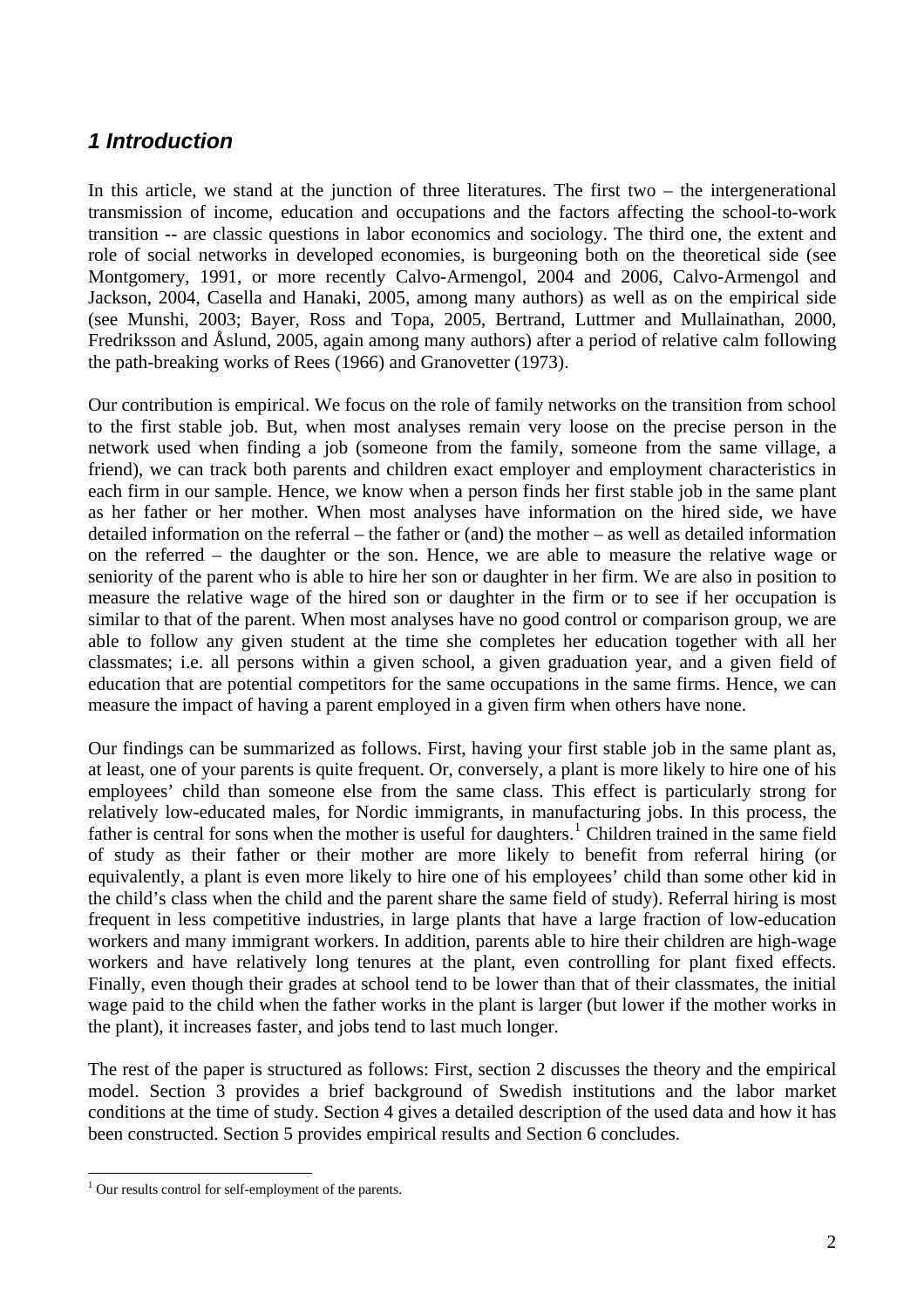# *2 Theory and empirical model*

# **2.1 Theory**

A good starting point when studying the potential role of referral hiring on labor market outcomes, in our context at least, is Montgomery (1991). In this two-period model, workers live one period each, and can be of two types, either high or low ability. There is an equal number of workers in each period and of each type. Finally, firms do not observe workers' type before production (high ability workers produce one unit of output when low ability workers produce zero). On the firm side, each firm has at most one worker and the profit is productivity minus wage and sets the wage before production.

Montgomery adds the following social structure. Each period-1 worker knows at most one period-2 worker. But, period-2 workers may hold multiple ties with period-1 workers. If a period-1 worker holds a social tie, the specific period-2 worker's type is first randomly selected (by assumption, this period-2 worker has the same type as the period-1 worker with probability α strictly greater than ½). Then, the specific worker is chosen among those with the type just selected.

Firm *i* may hire through the market (wage  $w_{mi}$ ) or through referrals (wage  $w_{ri}$ ). If a referral hire is offered, the period-1 worker with a social tie conveys the offer to her period-2 acquaintance. Period-2 workers compare wage offers received and, when refusing referral offers, find employment through the market which clears at wage *wm2*.

The equilibrium schedule induces wage dispersion for the referral wage offers (on all these claims, see Montgomery). In equilibrium, proposition 1 of Montgomery states that "a firm makes a referral offer if and only if it employs a high-ability worker in period 1". Therefore, most workers receiving referral offers are high-ability (because high-ability old workers are connected with high-ability young workers with probability greater than ½).

Now, given free entry of firms and the lack of information on workers' quality, firms hiring through the market make expected zero profit when firms using referrals earn expected positive profit in the second period.

Many extensions are clearly possible and some are mentioned in Montgomery (1991) or in Casella and Hanaki (2005). Interesting for us is the possibility of the existence of two types of technologies in firms, one more ability sensitive than the other. Hence, the high-ability type are more productive in the former whereas the low-ability type are more productive with the latter. Then, referred workers will be assigned preferentially to the ability sensitive technology. It is also likely that referrals are used more in situations where there are less alternative sources of information, such as when unemployment is high.

To summarize the predictions of the above model, we see that workers who make the referrals should be high-ability workers, with longer tenures in the firm (allowing the firm to know worker's ability), in ability-sensitive technologies (potentially because of learning aspects of the job). Workers who are hired through referrals should be high-ability too, should be better compensated, and should also stay longer periods of time in the hiring firm.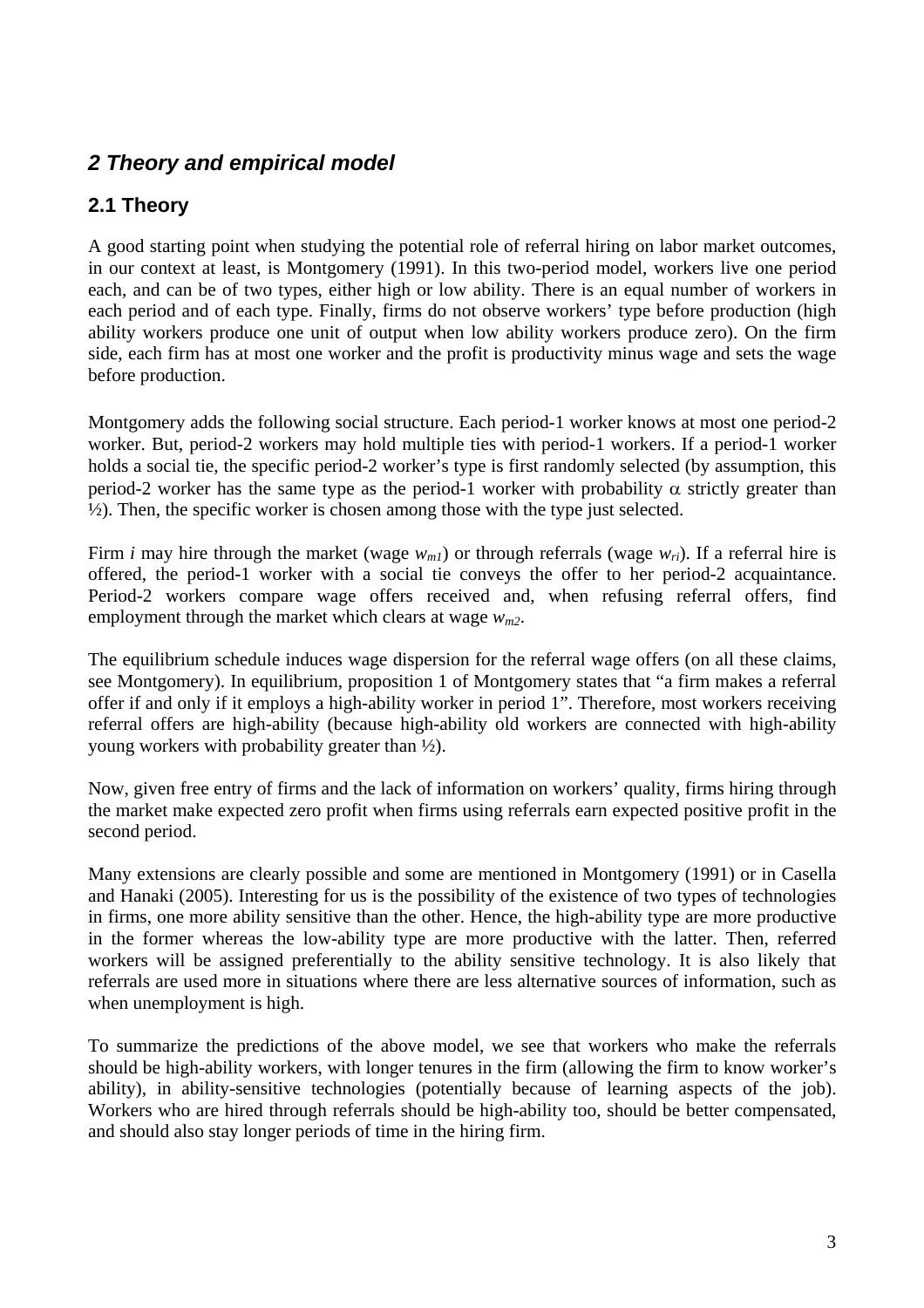## **2.2 Empirical model**

Our empirical model should help us understand how networks, as measured by parents' employment, affect the search for first stable jobs. In addition, we want to apportion the role of the respective characteristics of the student, of the parents, of the plant of the parents, and of labor market conditions. Because we try to capture *causal* effects of parental presence at a plant, we need an empirical model that accounts for the fact that there is a (counterfactual) probability that the graduate would have ended up in her parent's plant, even if the parent had not worked there. We use classmates to construct such a counterfactual. Below we present the details of our empirical model.

#### **2.2.1 The basic model**

Whether a high-school or university graduate finds her first stable job in a particular firm depends on how well her skills and social networks overlap with those needed by the firm. In order to estimate the effects of a particular network (in our case provided by the parents-children relations), we need a model which accounts for all potential sources of overlap between skills of the graduate and characteristics and needs of the firm.

Consider a set of graduates, indexed by *i*, each graduating from a particular class, *c*(*i*). The class defines a specific location (school), a time (year of graduation) and an occupation (the specifics of the education, the field of study). Each graduate may start working in any of the plants (indexed by *j*) present in the economy. Using a formulation similar to Kramarz and Thesmar (2006), we use the following linear model for the probability that graduate *i* starts working in plant  $j:$ <sup>[2](#page-3-0)</sup>

$$
(1) \t E_{i,c(i),j} = \beta_{c(i),j} + \gamma A_{i,j} + \varepsilon_{i,j},
$$

where  $E_{i,c(i),j}$  is an indicator variable taking the value one if individual *i* from class  $c(i)$ , starts working in plant *j*.  $A_{i,j}$  is an indicator variable capturing whether a parent of the graduating student *i* works in plant *j*,  $\beta_{c(i),j}$  is a match effect that captures the propensity that graduates from a given class may end up working in a particular plant (skills, size,…). In this model, because we control for the match specific effect just described, our parameter of interest measuring the network effect is captured by  $\gamma$ . For now, we assume that  $\gamma$  is a constant, but we return to a more general case below. Finally, the error term  $\varepsilon$  captures all other factors within a class that affects the probability that graduate *i* starts working in plant *j*.

If  $\varepsilon$  and *A* are orthogonal given the class-plant fixed effects  $\beta$ , we are, in theory, able to obtain a consistent estimate of  $\gamma$ . The practical problem of estimating equation (1) is however non-trivial. Estimation of (1) as such would require a data set with one observation for each combination of individual and plant. As our data set contain over 600,000 graduates and over 300,000 plants per year, estimation of such a model would therefore require construction of a data set with nearly 200 billion observations.

In order to transform equation (1) into an estimable model, we use a methodology invented by Kramarz and Thesmar (2006). First, we restrict the sample under study to cases where there is within plant-class variation in *A*. Hence, we exclude plant-class combinations in which no parent of the class's graduates are employed as well as classes where all parents work in the same plant.

<span id="page-3-0"></span><sup>&</sup>lt;sup>2</sup> Note that the probability of a given graduate will start working in a particular plant is likely to be small (even if the parent works there); it thus seems to be a reasonable approximation to formulate the model as a linear probability model.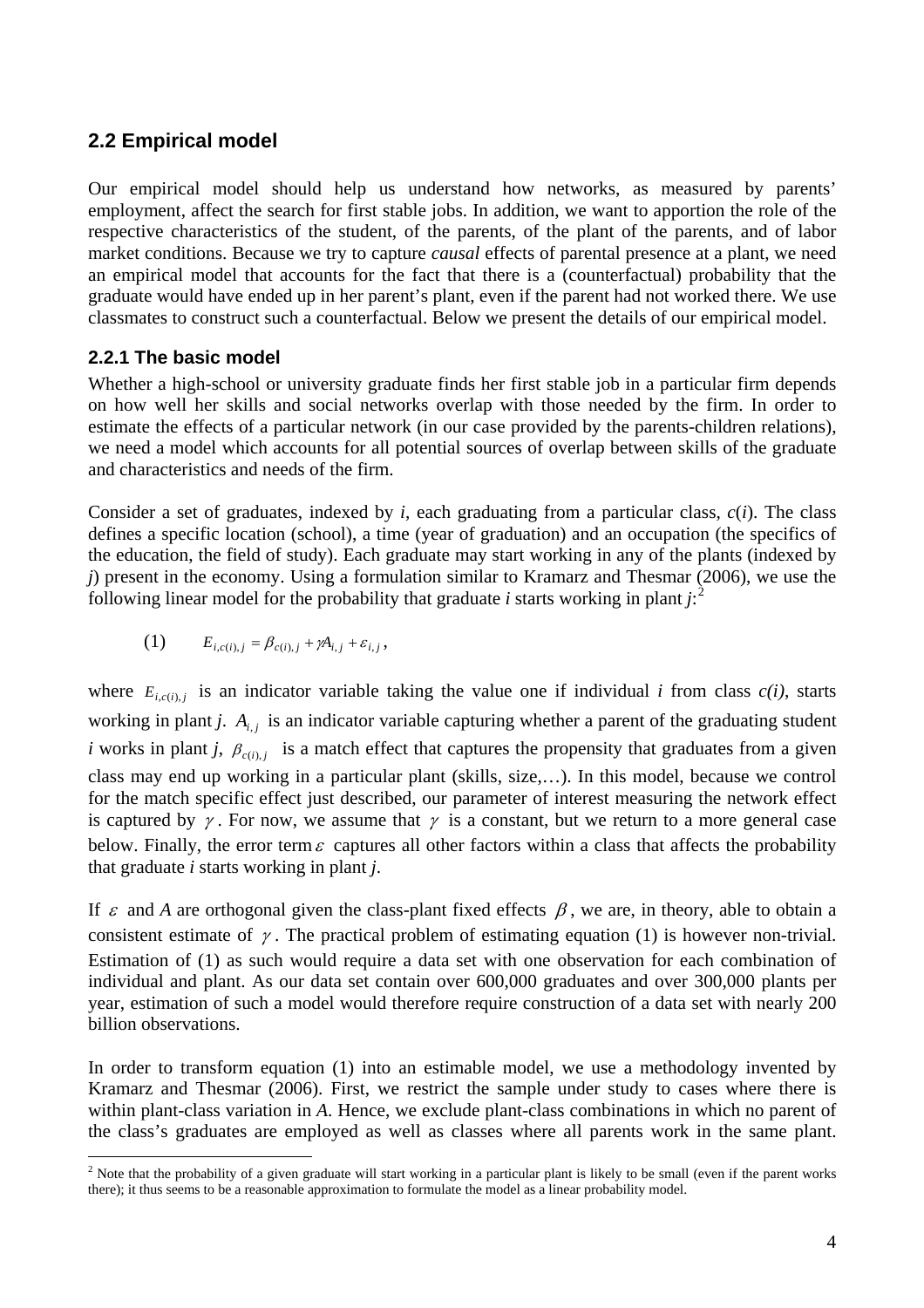However, this is not sufficient to make the model estimable. We thus compute, for each plant-class combination, the number of people hired from the class by their parent's plant:

$$
n_{cj}^{EA} \equiv \sum_{i}^{c(i),j} E_{i,c(i),j} A_{i,j} = \beta_{c,j} \sum_{i}^{c(i),j} A_{i,j} + \gamma \sum_{i}^{c(i),j} A_{i,j} + u_{c,j}^{A}
$$

and the number of children from the class having a parent in the plant,

$$
n_{cj}^A \equiv \sum_i^{c(i),j} A_{i,j} .
$$

Taking the ratio of these two numbers, we get

(2) 
$$
R_{cj}^{A} \equiv \frac{n_{cj}^{E, A}}{n_{cj}^{A}} = \beta_{c,j} + \gamma + \tilde{u}_{c,j}^{A},
$$

In words, equation (2) relates the fraction of graduates from class *c* with parents in plant *j* who were hired by this particular plant to parameters of equation (1). However, because the match specific effect  $\beta_{c(i),j}$  is still present in the equation, the model is still not estimable. Therefore, we now calculate the sum of graduates from each class hired by a plant in which *none* of their parents is working. Note that because of our sample restriction, it implies that at least one student from the same class has a parent working in that same plant. This yields

$$
n_{cj}^{E, -A} \equiv \sum_{i}^{c(i), j} E_{i, c(i), j} (1 - A_{i, j}) = \beta_{c, j} \sum_{i}^{c(i), j} (1 - A_{i, j}) + \sum_{i}^{c(i), j} \gamma (1 - A_{i, j}) A_{i, j} = 0 + u_{c, j}^{-A}
$$

together with the total number of graduates from the class without parents in the plant,

$$
n_{cj}^{-A} \equiv \sum_{i}^{c(i),j} (1 - A_{i,j}).
$$

Proceeding as above, we compute the ratio of these two numbers:

$$
R_{cj}^{-A} \equiv \frac{n_{cj}^{E, -A}}{n_{cj}^{-A}} = \beta_{c, j} + \widetilde{u}_{c, j}^{-A}
$$

Thus, taking the difference between the two ratios eliminates the plant-class fixed effects  $\beta_{c(i),j}$ :<sup>[3](#page-4-0)</sup>

(3) 
$$
G_{cj} \equiv \frac{n_{cj}^{E,A}}{n_{cj}^A} - \frac{n_{cj}^{E,-A}}{n_{cj}^{-A}} = \gamma + u_{c,j}^G.
$$

<span id="page-4-0"></span> $\overline{a}$ <sup>3</sup> Note that  $u_{Cj}^G = \sum_{i}^{C(i), j} \varepsilon_{i, j} A_{i, j} / \sum_{i}^{C(i), j} A_{i, j} - \sum_{i}^{C(i), j} \varepsilon_{i, j} (1 - A_{i, j}) / \sum_{i}^{C(i), j} (1 - A_{i, j})$  $c(i), j$  $\sum_{i}$ <sup>*z*</sup>  $\varepsilon_{i,j}$  (1 – A<sub>*i*, *j*</sub>  $c(i), j$  $\sum_{i}^{5} A_{i,j}$  $c(i), j$  $u_{cj}^G = \sum_{i}^{c(i), j} \varepsilon_{i, j} A_{i, j} / \sum_{i}^{c(i), j} A_{i, j} - \sum_{i}^{c(i), j} \varepsilon_{i, j} (1 - A_{i, j}) / \sum_{i}^{c(i), j} (1 - A_{i, j})$  $(i),$  $j(1 - A_{i,j})$  $(i),$ ,  $(i),$  $\varepsilon_{i,j} A_{i,j} \left/ \sum_{j=1}^{C(1),j} A_{i,j} - \sum_{j=1}^{C(1),j} \varepsilon_{i,j} (1-A_{i,j}) \right/ \sum_{j=1}^{C(1),j} (1-A_{i,j})$  so that  $E(u_{cj}^G) = 0$  if the original error term is uncorrelated with *A*.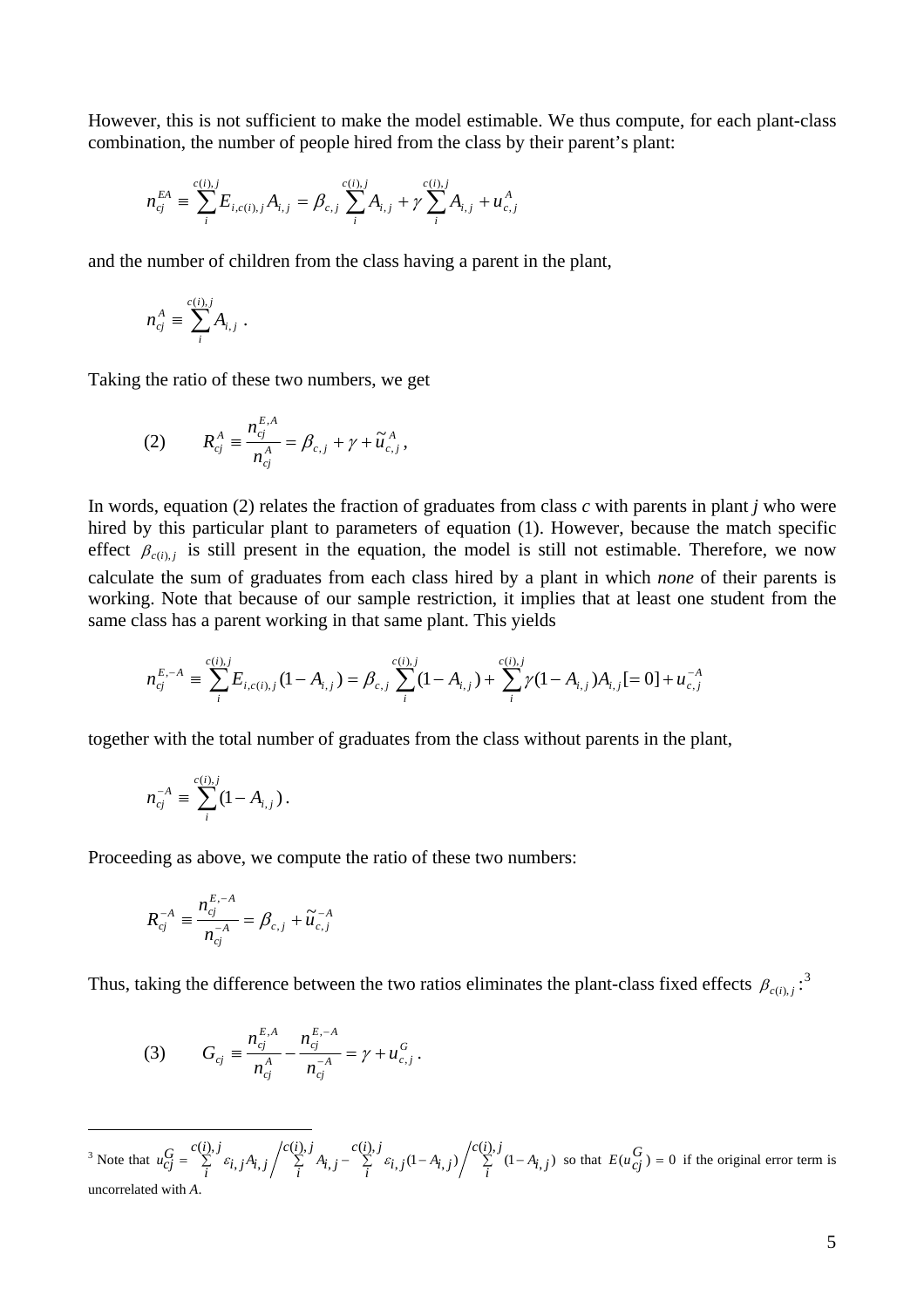The variable *G* is computed for each plant-class combination as the fraction of those hired in the plant from the class among those with a parent in a plant minus the fraction of those hired in the plant from the same class among those without a parent in the plant.<sup>[4](#page-5-0)</sup>

Estimating γ from *G* allows us to answer the question "*how much more likely is the average plant to hire a child of one of its employees than someone else from the child's class?".* Equivalently it answers the question "*how much more likely is it for a graduate of a given class to start working in a plant where her parents are employed than it is for her classmates?*".

#### **2.2.2 A model with interaction effects**

Estimation of equation (3) answers the question of how important parental contacts are on average, but does not provide any insights into when and for whom these contacts matter the most. We therefore expand our original model (equation 1) so as to incorporate effects that may vary with characteristics of the graduate (*i*), the parent (*p*), the plant (*j*), or the labor market (*l*). This yields the following model with interactions:

(4) 
$$
E_{i,j} = \beta_{c(i),j} + [\gamma^{i} X_{i} + \gamma^{p} X_{p(i)} + \gamma^{l} X_{l(j,t)} + \gamma^{j}] A_{i,j} + \varepsilon_{i,j},
$$

where we have included parametric characteristics  $(X)$  of graduates and parents as well as time varying labor market conditions. We also allow for each plant to have a unique propensity to hire graduates with parents in the plant by incorporation of a plant fixed effect  $\gamma^{j}$ .

Since all terms which are added from equation (1) are interacted with the presence of a parent in the plant we may proceed as above and get an expanded regression framework equivalent to equation (3) that writes:

(5) 
$$
G_{cj} = \gamma_0 + \gamma^i \overline{X}^A_i + \gamma^p \overline{X}^A_{p(i)} + \gamma^l \overline{X}^A_{l(j,t)} + \gamma^j + u^G_{c,j}
$$

 $\overline{a}$ 

where a 'bar' and superscript *A* denotes the average within class/plant for those with a parent in the plant. Consequently,  $\overline{X}_i^A$  is the average of the individual characteristics among graduates from a class having a parent in the plant.

All terms in equation (5) are interaction terms between a parental contact and the measured characteristics, but the underlying model is the same as previously. Thus, estimating the model answers the question: *when, where, and for whom do parent-child networks matter at entry in the children' first stable job after graduating from school*?

<span id="page-5-0"></span><sup>&</sup>lt;sup>4</sup> When estimating (3) we weight all regressions by the number of parents (from the class) in each plant in order to get representative estimates, but this weighting is not essential since it is rare that several graduates from the same class have more than one parent in the same plant.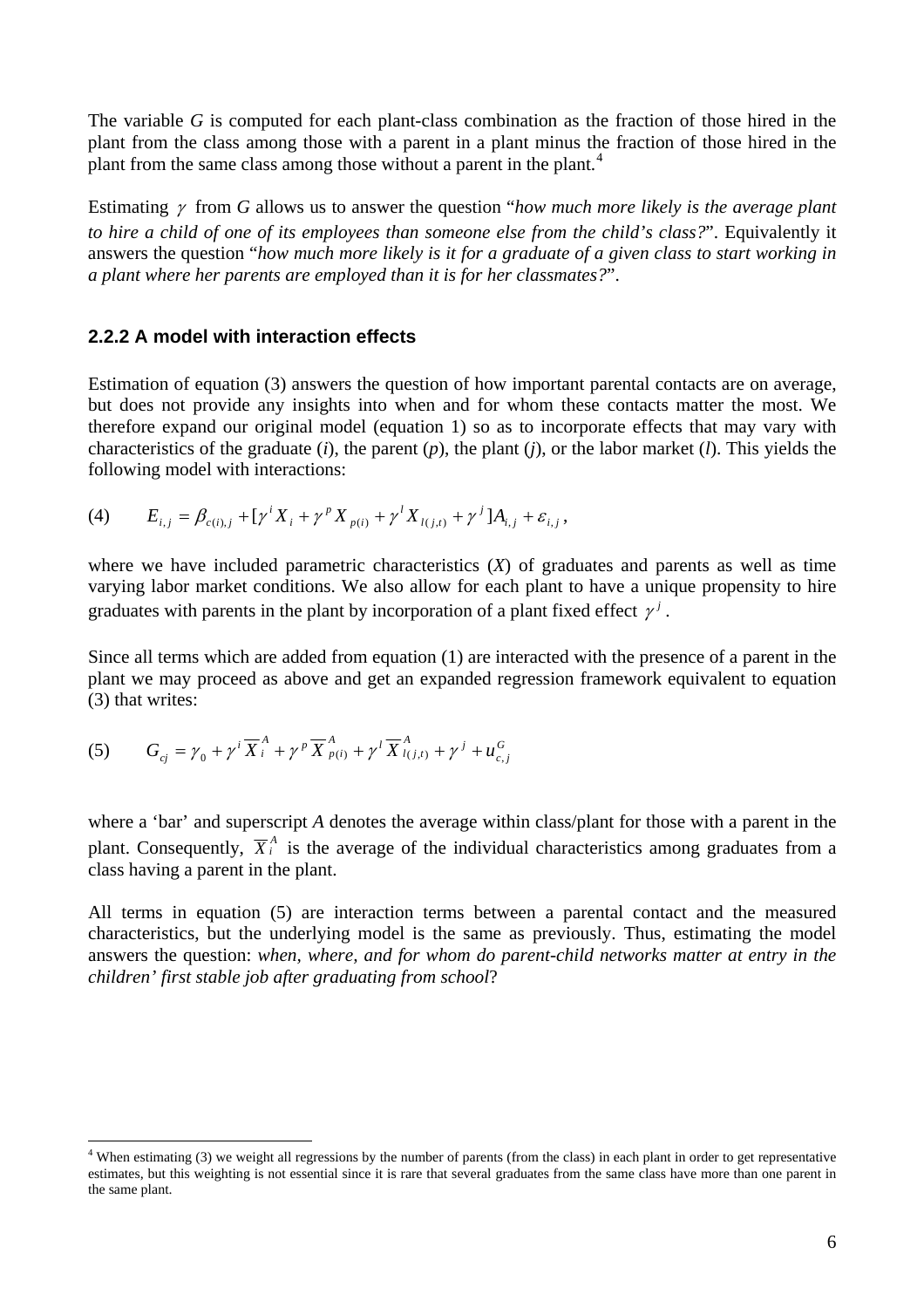# *3 Institutional background*

## **3.1 The Swedish educational system**

The Swedish educational system is tuition-free at all levels. Children are, with few exceptions, required to start school in August during their  $7<sup>th</sup>$  year and attend 9 years of compulsory schooling. After finishing  $9<sup>th</sup>$  grade (during their  $16<sup>th</sup>$  year) most students choose to start high-school. As an example, 85 % of those born 1973 graduated from high-school before the age of 20 (see Table 1).

High school students are enrolled in one of several possible "programs". Admissions to the programs are based on the compulsory school grade point average (GPA) whenever there are more applicants than can be admitted. Programs are either "Academic" or "Vocational". Academic programs provide general education with some (broad) specialization such as "Science" or "Social Sciences" whereas Vocational programs provided specific training into occupations through programs such as the Construction worker program or the Office assistant program. Up to 1994, Academic programs could either be 2 or 3 year long (with a 4-year version for engineers) whereas vocational programs were 2-yearlong. In theory all students from the academic programs but, in general not those from the short vocational programs, were eligible for university admission although specific requirements for admissions were common. It should be noted, however, that the adult education system (Komvux) provided an opportunity to complement the studies for those that wished to qualify for university after graduating from vocational programs. Due to a reform of the vocational programs in 1994, all Swedish high school students graduating after 1994 receive a 3 year long education that qualifies for university studies. However, the transition rates from vocational programs to higher education remain very low.

## **3.2 The business cycle**

Our period under study goes from 1988 to 2002. This includes the most turbulent period that the Swedish labor market ever faced since World War II: the unemployment rate which was below 5 % since the 1960s (and was below 2 % in the late 1980s) suddenly increased to 8 % in the early 1990s. Explanations for this severe recession are typically based on a combination of bad policies and bad luck (see e.g. Holmlund, 2006). The unemployment rate remained high until the late 1990s when it started to decline and by the year 2002 the unemployment rate had declined to 4 %. The time pattern for youth unemployment showed a similar time pattern (see Figure 1).

The 1990s also saw a rapid expansion of the proportion of the working-age population enrolled in some form of education. Part of this expansion was due to increased participation in regular education but another contributor was the so-called "active policy" measures directed towards the unemployed (and to some extent also to the employed) such as the "adult education initiative". As a result, the employment to population ratio did not recover as much as the unemployment rate after the recession, the difference being especially strong for younger workers (see *Figure 2*).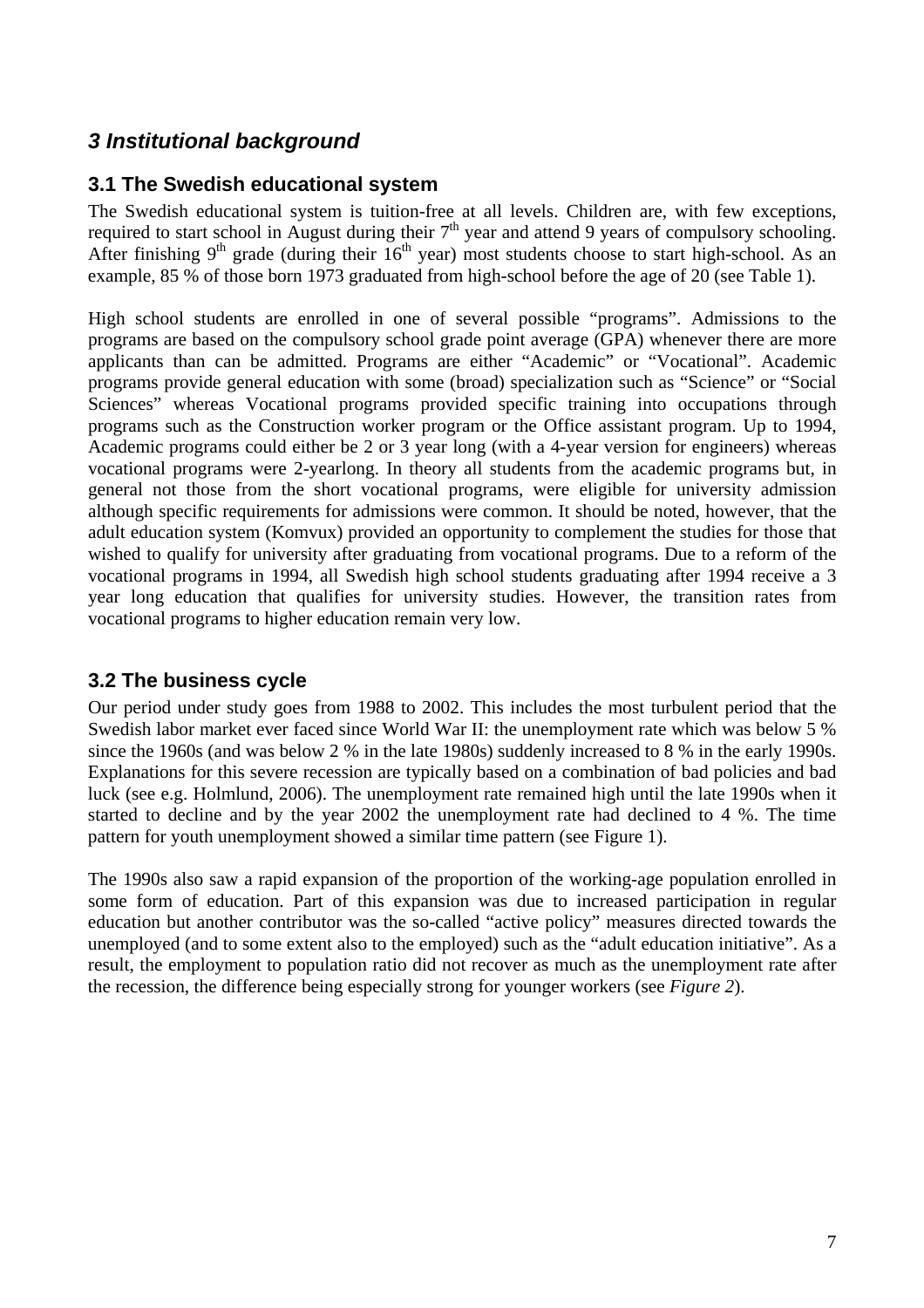# *4 Data and description*

The paper makes use of a wide range of population wide data sources combined in the Swedish IFAU database. Part of the data comes from a linked employer-employee data set covering the entire Swedish economy between 1985 and 2002. In addition, the paper uses links between children and their biological parents. Furthermore, we use detailed information from graduation records stemming from different levels of schooling. These records contain information, not only on the exact type of education, but also give details on the exact school at which graduation took place. Combining these various data sources into a working data set is a complex procedure. We provide the reader with a fairly detailed overview of our procedure used the various data sources in order to obtain our analysis sample. For further details about the number of observations at different stages of the data generating procedure we refer the reader to the data appendix. The description has two parts; each contains a set of descriptive statistics. The first part describes the general employment data and parental links. The second part focuses on the graduation data.

### **4.1 Establishment and parental link data**

#### **4.1.1 Establishment data**

The linked employer-employee part of the data set is originally based on tax records filed by firms and collected by Statistics Sweden.<sup>[5](#page-7-0)</sup> The data contain annual information on all 16–65 year-old employees receiving remuneration from Swedish employers (both private and public) between 1985 and 2002. These annual data sets contain information on each individual's earnings received from each single employer as well as the first and last remunerated month during the year.

By dividing total remuneration by the number of months between the first and the last entry, we get a measure of monthly wages received from each employer. We use this measure of wages to define employment in a procedure which closely resembles how Statistics Sweden calculates employment from these data. We define a person as being employed if an employment spell a) covers February b) generates at least 50 % of a minimum monthly wage<sup>[6](#page-7-1)</sup> c) for individuals having several jobs satisfying these criteria during one year, we only keep the job generating the highest income.

There are two main differences to Statistics Sweden's procedure. First, we study employment in February rather than November. We select this month in order to characterize where parents work at the *beginning* of each year. Second, we use a slightly higher wage threshold in order to minimize measurement errors in wages for employees working very few hours.<sup>[7](#page-7-2)</sup>

The procedure provides us with a data set containing one February job per worker and year. The job is defined by a wage and a plant $^8$  $^8$  and the plant can be linked to various characteristics such as industry and location. In some cases (5-6 %) an employee's job can not be located at a specific plant, mostly because plants are defined by physical addresses and some jobs do not take place at a specified address. Examples of such jobs include home care, some construction workers, some sales persons, security personnel and workers lacking "normal" contracts such as artists, board members, and people mostly working at home. We consider the establishment information for these individuals as missing.

 $\frac{5}{5}$  Statistics Sweden refers to this data base as RAMS.

<span id="page-7-1"></span><span id="page-7-0"></span><sup>&</sup>lt;sup>6</sup> Defined by the wage paid to janitors employed by municipalities.

<span id="page-7-2"></span><sup>7</sup> For papers using similar strategies see e.g. Edin, Holmlund and Skans (2006) and Åslund and Skans (2005).

<span id="page-7-3"></span><sup>&</sup>lt;sup>8</sup> We refer to all establishments as "plants".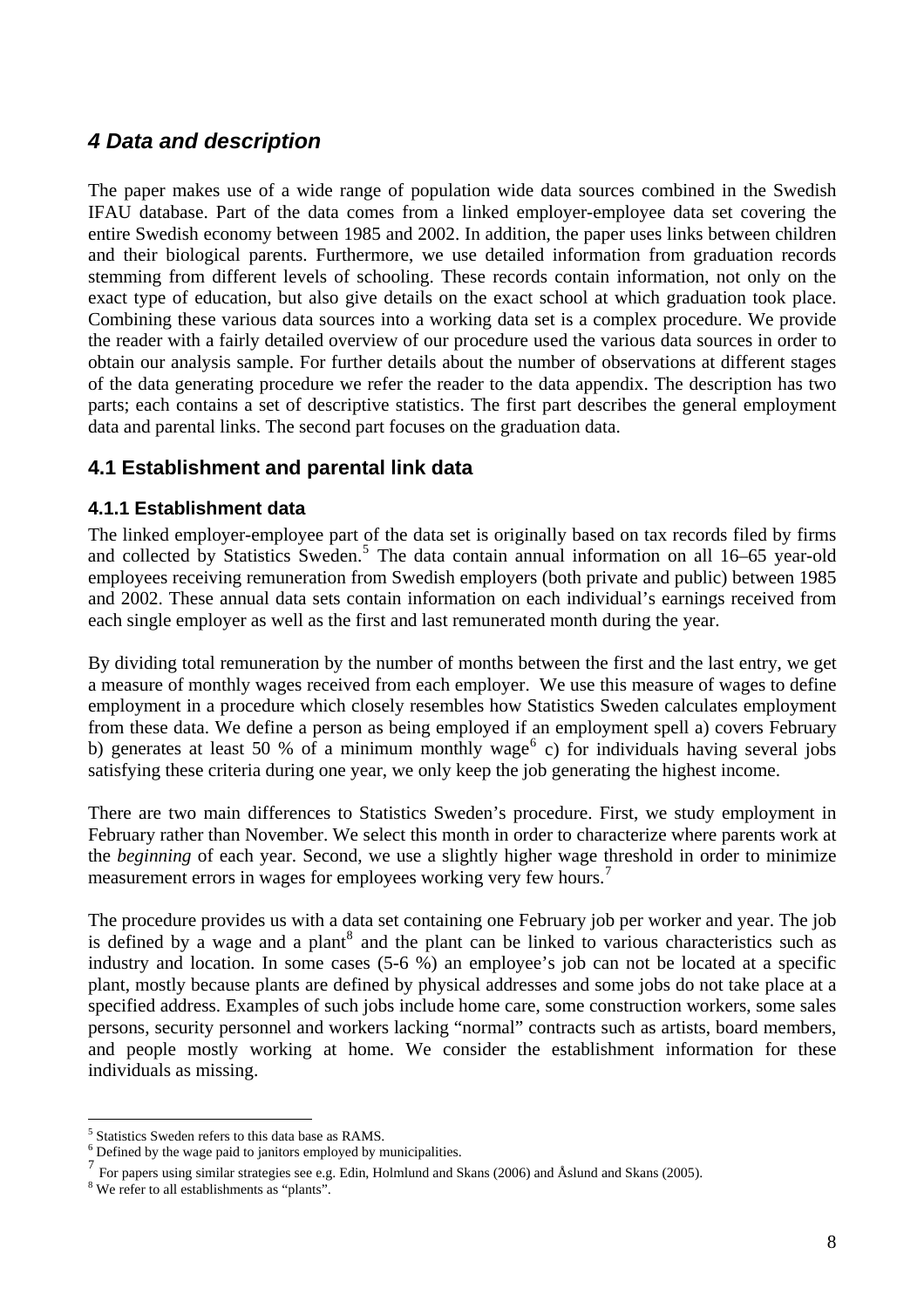Throughout the analysis we use administrative identifiers to define physical establishments. However, the administrative numbers may change over time if there is a change in ownership or industry affiliation. Since part of the analysis builds on following plants over time we correct for this by linking plants with different identifiers but (almost) the same set of employees in order to minimize the impact of such changes.

A plant with code "A" in year 1 is considered to be the same as a plant with code "B" in year 2 if a) more than 50 % of employees in plant A in year 1 works in plant B in year 2 and b) more than 50 % of those at plant B in year 2 worked at plant A in year 1 and c) at least 3 people worked in both plant A in year 1 and in plant B in year  $2^3$ . When such correspondences are found we change all the numbers in the data set back in time in order to get consistent data series.

To the constructed worker-plant data we link basic demographic characteristics of individuals such as gender, age, level of completed education and country of birth as well as an indicator of whether a person is self-employed. We also calculate size as the number employees and construct variables capturing average wage and the fraction of employees having various characteristics within each plant. Wages are deflated by the average wage within the sample each year to account for both inflation and real wage growth. Tenure is calculated as the number of consecutive years (since 1985 at most) that the person had worked in the same plant.

We further add some generic plant characteristics such as county of the plant (there are 24 counties in Sweden), industry  $(38 \text{ two-digit codes and } 9 \text{ one-digit codes})^{10}$  $(38 \text{ two-digit codes and } 9 \text{ one-digit codes})^{10}$  $(38 \text{ two-digit codes and } 9 \text{ one-digit codes})^{10}$  and sector (private or public). For each two-digit industry we calculate an employment based Herfindahl-index (*H*) as the sum of squared employment shares in each plant (*j*) which captures the level of competition by industry (*I*) and year (*t*):

$$
H_{I,t} = \sum_{j} \left( \text{Size}_j / \sum_{j} \text{Size}_j \right)^2.
$$

The Herfindahl-index measures the lack of competition as a distance between zero and one, where one corresponds to a situation with one dominant plant and zero corresponds to a situation with an infinite number of plants, each with an infinitesimal market share.

#### **4.1.2 Parent-child links**

The overall data set contain links between all parents and children present in the data set. The information is based on registers of legal parents, thus the links are between children and their biological parents *or* if applicable, their adoptive parents. Thus, the data is in general *not* for stepparents, but for biological parents. Missing values (mainly) occur for individuals where the parents are not in the IFAU-population; hence either the parent has an age outside 16 to 65 during our analysis period, 1985-2002, or has not resided in Sweden during this period. There are also a (very) small number of "father-unknown" cases. Overall, missing values in parent codes is nearly exclusively a phenomenon affecting older individuals (where the parents are not in the data) and immigrants arriving without their parents. Thus, because our main purpose is to study the labor market outcomes of young individuals, missing values on parental data is a minor problem, as will be confirmed below.

<sup>-&</sup>lt;br>9

<span id="page-8-1"></span><span id="page-8-0"></span><sup>&</sup>lt;sup>10</sup> Due to a change in the industry classification system in 1992 this "reduced" two-digit level is the finest level at which we can have consistent industry codes over the period.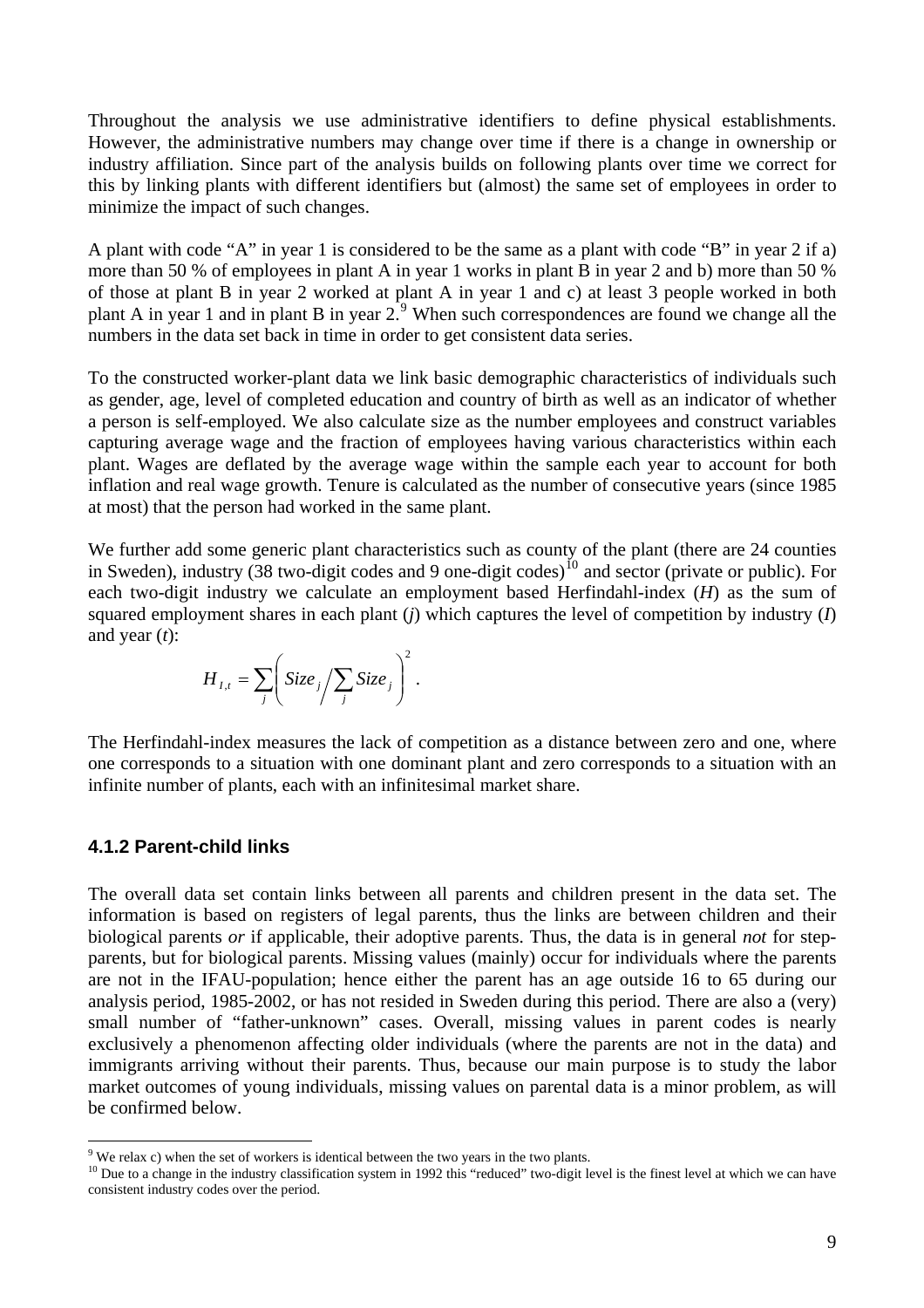#### **4.1.3 Description: Parent-establishment links in the overall data**

Here we describe the pattern of parent-child joint employment that can be found in the overall establishment data. We use the information on employment that was described above and add links between parents and children as well as basic demographic characteristics.

We restrict the description to parent-child pairs in which both the child and the parent are employed. We do this mainly because we intend to describe the pattern of joint presence at plants among the employed. The numbers refer to the fraction of employed children having a parent (or both) present at the workplace. Furthermore, we only study those aged 40 or below since very few individuals older than 40 have employed parents. The first column of Table 2 shows descriptive regressions on the probability of at least one parent employed at the plant if at least one of them is employed (for different sub-groups). The second and third columns show regressions for the probability of having the mother and father respectively employed at the plant if they are also employed. The last column shows regressions for having both parents in the plant if both are employed.

The results show that being male, young, low educated and living in a rural area makes it more likely that a person is working with his parents. Differences between immigrants and Swedish born are only minor, however, this estimate is imprecise due to the fact that very few foreign born have employed parents in the country. Since recent cohorts have entered the labor market at a slightly older age, age effects and time effects may be confounded; still prevalence of parental networks may have changed over time. To investigate this issue, Figure 3 shows the time pattern from 1985 onwards. Figure 3 uses the 1985 distribution of age, gender, education, immigration status and type of region and weight the subsequent years according to the 1985 distribution to get a pattern purged from changes of individual level variables. We find little evidence of trends, but a clear cyclical pattern, especially for the fractions working with fathers (remember that 1993-1998 are the highunemployment years).

## **4.2 Graduation data and first stable jobs**

#### **4.2.1 The population of interest**

Our population of interest is constructed from the graduation records for the years 1988 to 1995, coming from all three major levels of schooling in the Swedish system (see Section 3 for details on the schooling system). We use data on all individuals graduating from Compulsory schools (9 years of schooling), High Schools (11, 12 or 13 years) or Universities (15 years or more).

We create our sample from four different populations defined by their educational attainment:

- 1. *Compulsory schooling* includes individuals who completed compulsory schooling but did not complete high school. A large part of these individuals may have started high school but dropped out for one reason or another.
- 2. *Vocational high school* includes individuals who complete a two or three year vocational high school education before age 21 without proceeding to university before finding a first job (see below).
- 3. *Academic high school* includes individuals that complete a two, three or four year long academic high school program before age 21 and who do not proceed to university before finding a first stable job (see below).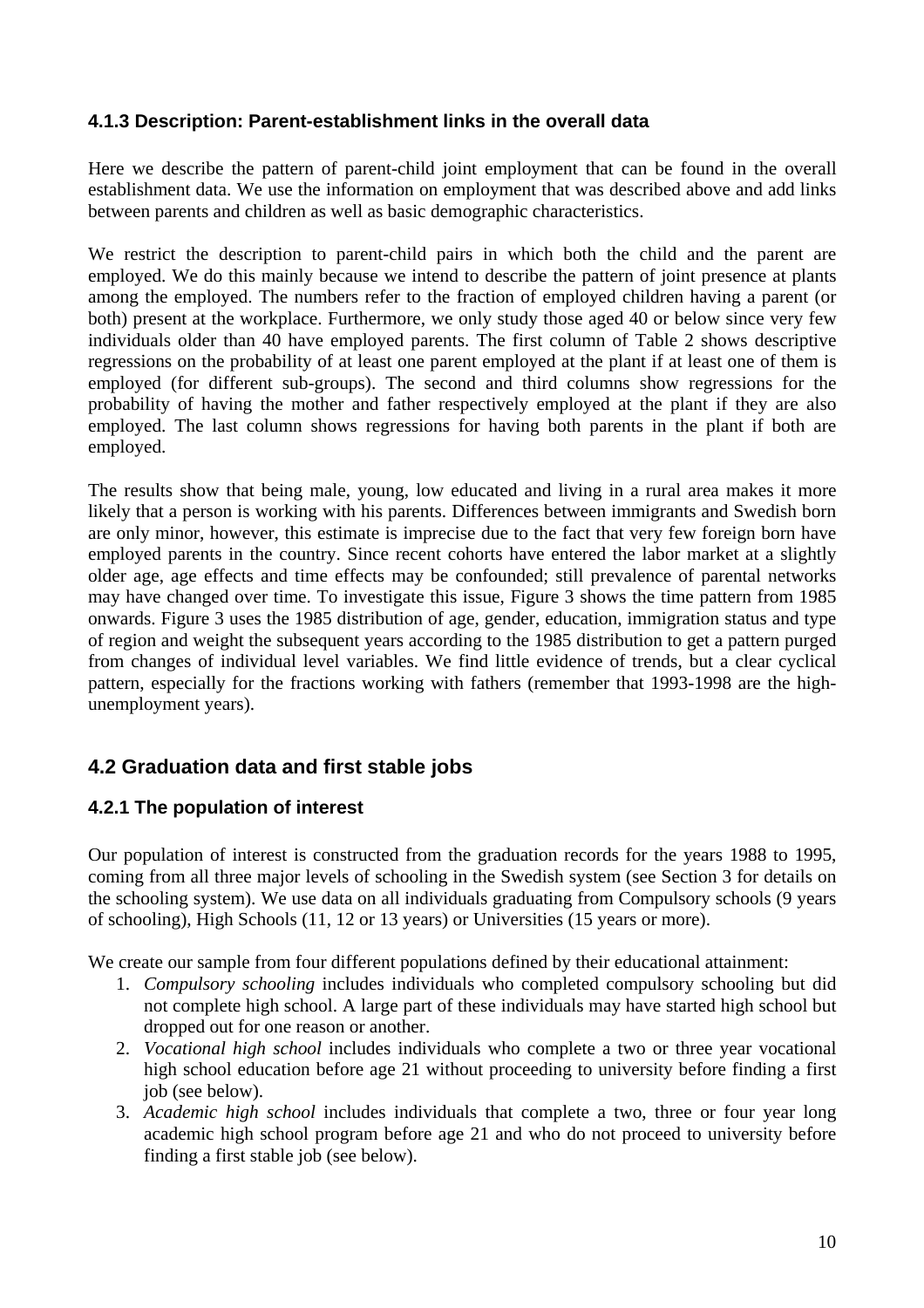4. *University* includes graduates from a university (college) education that is at least 3 year long. Only those graduating before age 30 are included. This sample also includes graduates from various post high school educations within health care (if they are at least three years long) such as nursing school graduates.

#### **4.2.2 Defining classes and classmates**

Our identification strategy essentially builds on comparisons between graduates coming from the same school, graduating at the same time, and within the same field of education. We refer to the combination of school, graduation time, and field as a "class". Even though this measure does not necessarily correspond to an exact class as such, the definition serves our purposes well since we only use the concept of a class to control for factors that are time, region and occupation specific (how this is done is explained in detail above) and we do *not* use the concept to capture interactions between class mates.

In order to construct the classes we use the most detailed level of the Swedish standardized educational codes ("sun-2000").<sup>[11](#page-10-0)</sup> The field codes are provided with a four digit "hierarchical" structure, so that fields can be described at different levels of precision.<sup>[12](#page-10-1)</sup> Since the same field of specialization can be provided at different levels, such as two or three year-long high-school training in construction work or bachelors/master degrees in economics, we always interact the field codes with the level codes in order to get our definition of a class (so that e.g. bachelor and masters degree graduates are coded differently).

As we show below, the class concepts differ slightly between the four different groups of graduates. Since the concept of a class is the basis for our identification, it is important to understand how these are constructed. Therefore, we now discuss in some detail how the classes are defined for each type of educational attainment.

For graduates from universities, we define a class by combining information on the graduation year and semester (fall or spring) and a code for the examining university or college. There are graduates from 88 different schools in the data. The field codes are quite precise; examples of specific fields are "Economics/economic history", "Law", "Medical Doctor, specialized in radiology", "Nurse, specialized in geriatrics", "Teacher in Math/Data/Science", "Science, Chemistry", "Civil Engineer, Chemistry". When we interact the field and level codes we get over 300 types of university educations within our analysis sample.

In the case of high schools we proceed similarly, and obtain 146 different vocational educations and 21 academic high school educations respectively. Because these programs are fairly standardized, we have a relatively small number of academic high school educations (as the name implies, these are mainly general courses aiming at the transition into higher education). The main academic programs are divided into "Social Sciences or Humanities", "Science", "Economics", and "Engineering". The engineering program is more job-oriented than the other programs and many different specialties are provided (e.g. construction, machinery or electronics), in which case the graduates are coded according to their specialty. The engineering program also provides the opportunity to study for 4-years (coded separately).

 $\overline{a}$ 

<span id="page-10-0"></span><sup>&</sup>lt;sup>11</sup> We transform codes from the old system to sun 2000 by means of a matrix provided by Statistics Sweden. <sup>12</sup> The fourth digit is actually a letter, in order to provide a higher level of detail when needed.

<span id="page-10-1"></span>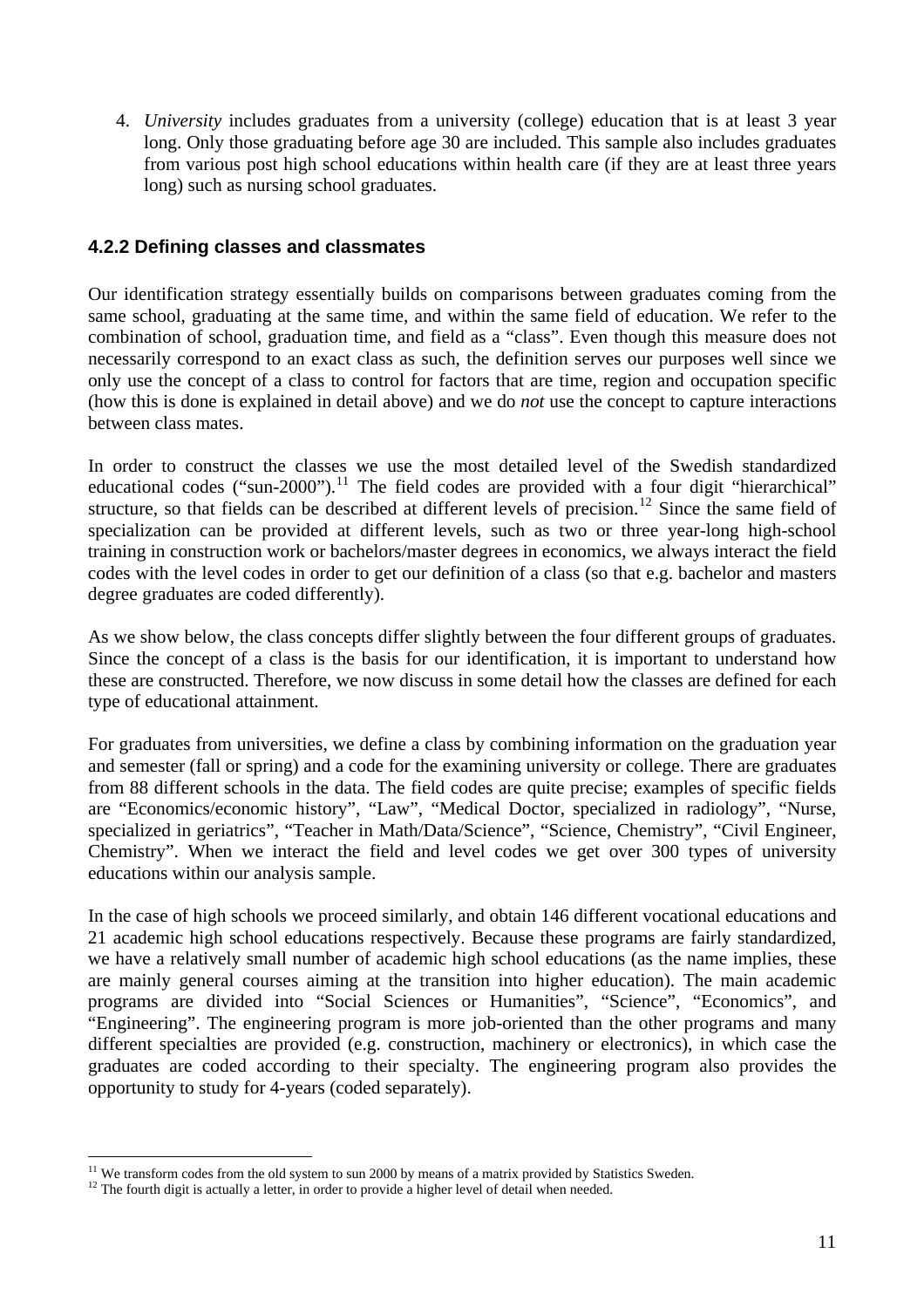The level of detail in the field of study is obviously much greater for vocational programs. Here, each program is directed to a specific occupation. The graduates are coded in fields such as "Construction work", "Auto mechanics", "Social work, child care", "Trade and office assistants", "Electricians, installations", "Electricians, data, and telecommunication" ... In this case, there are also different levels since vocational programs can be either two or three years long.

Graduates from compulsory education do not belong to specific fields. Education in the compulsory schools is quite standardized even though some courses are chosen by the individuals. Compulsory school graduates may in many cases have started high school but dropped out, but we do not know what kind of training they may have received there. We however treat members of this group as unskilled, with no field of specialization. Thus a compulsory school "class" is defined as graduates from one compulsory school in a given year that either did not proceed to high school or dropped out if they did.

#### **4.2.3 Other educational variables**

Apart from basic demographic characteristics, data contain information on grade point average (GPA) for compulsory and high school graduates. Each grade is set on a scale of 1 to 5 by the teacher (in some cases with the help of nation-wide tests) so that grades should have a national average of 3 and a standard deviation of 1.

We further construct some additional variables based on the field of the graduate. First, we construct a dummy for whether there is a 1-digit match in field (irrespective of level) between the graduate and the parent. Second, for each type of education (field and level), but over all schools and years, we measure the fraction of graduates finding a job in each of the 38 different industries. This measure of average education-industry flows is used to capture whether a graduate makes an expected or an unexpected choice of industry, given his or her education.

#### **4.2.4 Definition of the first stable job**

In order to study parental networks and their role for children labor market insertion, we need to define what "real" or stable jobs are, in particular by opposition with those jobs held when at school (for which parents are likely to help). For this reason, we define a "stable job" as a job which lasts for at least 4 months during a calendar year and which produces total (annual) earnings of (at least) 3 times the monthly minimum wage. The reason for these restrictions is that we wish to restrict the analysis to jobs that are fundamentally different from the jobs held during school. As shown in the appendix (Table A3) 44 percent of graduates satisfy these criteria the year after graduation whereas only 7 percent satisfy them the year before graduation.

#### **4.2.5 First stable job of graduates: Sample construction**

Here we outline how our analysis sample is constructed. In the data appendix, we present data construction in greater detail along with numbers of observations that were dropped at each stage.

For each graduate we look for the first stable job they have after graduation. Some of the university graduates had stable jobs before starting (or less commonly, during) university but these jobs are ignored. In order to get symmetry between the graduation cohorts we only include those that find a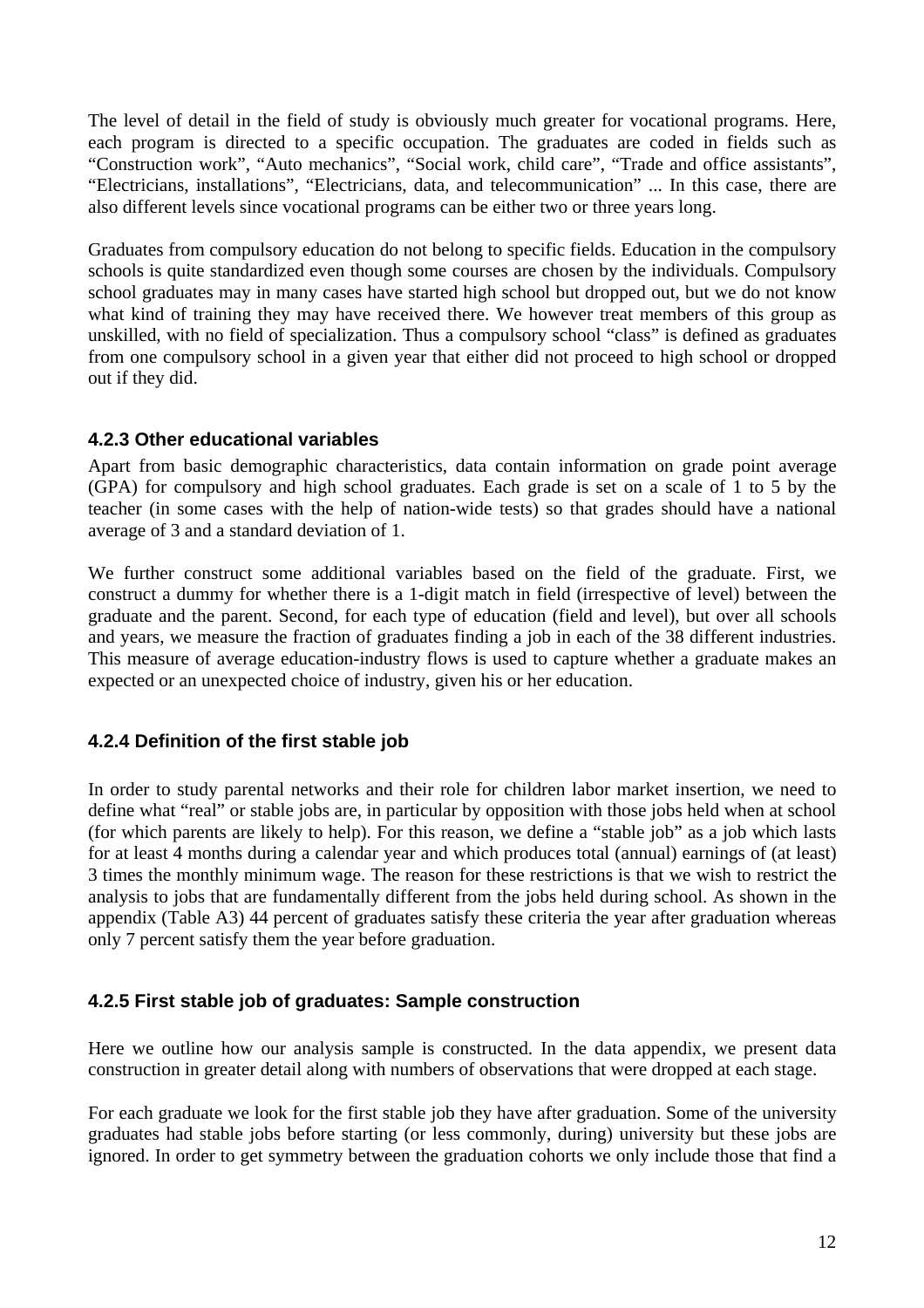first stable job within 7 years after graduation (remember that the last graduating cohort is 1995 and data stop in 2002).

We then look for the plant in which each of the parents was employed in February during the year when the graduate found her first stable job. We drop all cases where the parent is employed in a plant lacking identifying number. When applying our empirical model, we always compare graduates from the same class in a given year. Therefore, we drop observations for which all graduates from a given class found their jobs in a year and had parents working all in the same plant. In practice, this almost exclusively means dropping graduates who were alone in their class in finding a job in a particular year.

Our data set contains graduates, identifiers of their class (and thus their "field"), their personal characteristics, as well as the year he or she found her first stable job, as well identifiers for each student's mother and father. The identifiers are then used to check whether the plant in which the graduate finds her first stable job is a plant in which any of the parents worked at the time.

#### **4.2.6 First stable job: Description**

Below we describe some of the characteristics of our sample. Figure 4 shows the time elapsed in order to find a first stable job for the different types of educational attainment. The figure clearly highlights that there are large differences between the different samples. It is clear that it takes a substantial amount of time before Compulsory school graduates finds their first stable job, whereas University graduates in general find jobs very shortly after graduation. The two high school samples are in between. Figure 6 shows changes over time (by graduation year). Clearly, the worsening of the labor market in the early to mid 1990s coincides with an increased duration of transition from school to work in Sweden, in particular for the low educated.

The appendix (Table A1) provides descriptive statistics for our four samples. Parents' characteristics are computed for the parents who are employed. When estimating equation (6) we transform the data showed in table 4 according to our empirical model. The data appendix also shows descriptive statistics for these transformed data for all the variables used in the empirical analysis (Table A4).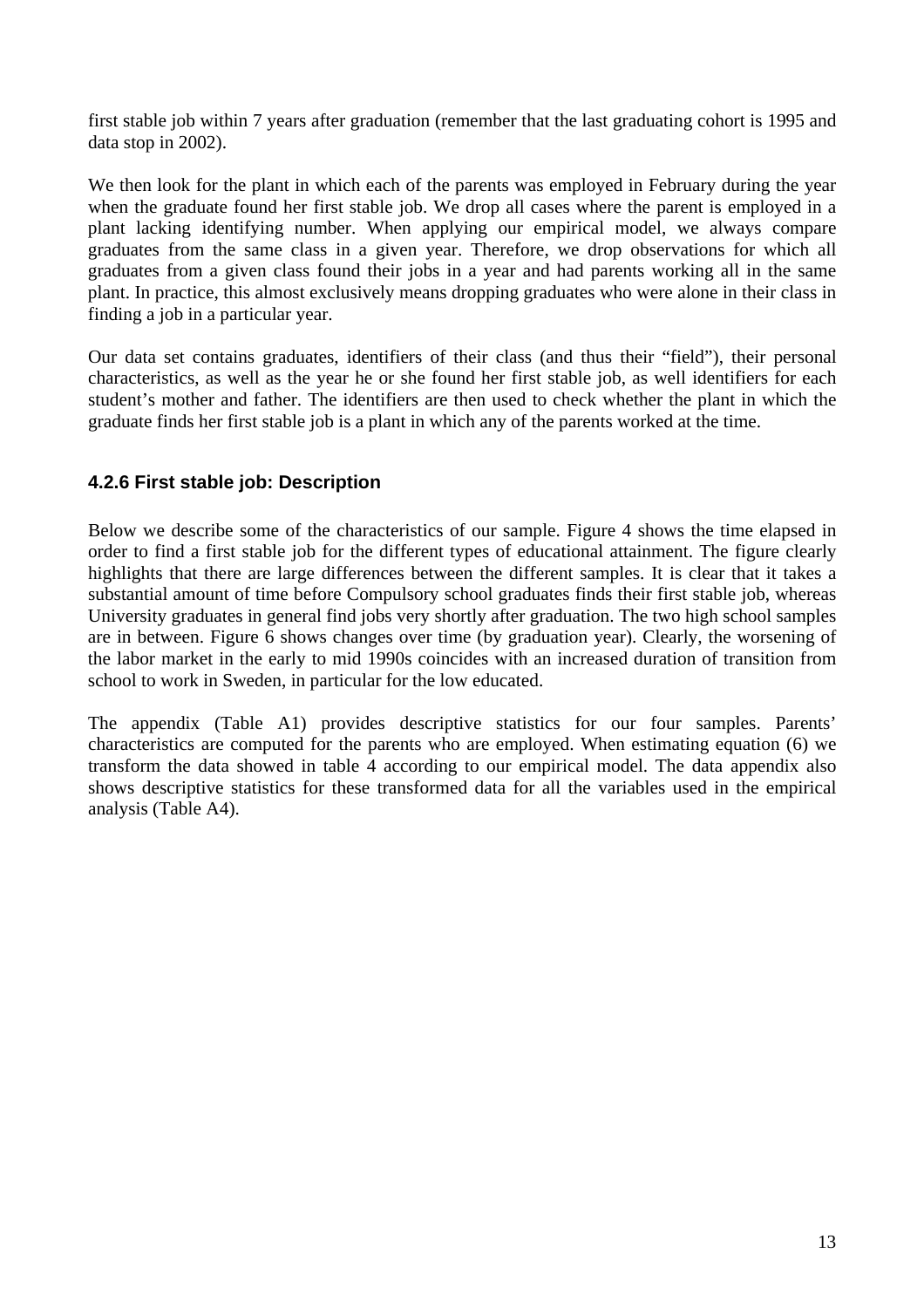# *5 Results*

### **5.1 The basic model – how important are parents?**

In this section we estimate the effect on the probability that the first stable job is found at the plant of the parent using equation (3). The referral effect  $(\gamma)$  we estimate captures the excessive probability a graduate has to find his first stable job at the parent's plant after removing the importance of exact education, location, time of graduation and time of finding the first stable job since comparisons are made within class and year of first job. Table 3 presents the estimation results. We present estimates of γ for mothers and fathers separately, respectively in the first panel and in the second panel. Each column presents separate estimates for the four education groups. Finally, for each panel, we present estimation results for children of both sexes, for male children, and for female children, respectively. First, all estimates are strongly positive. Hence, graduating students are more likely to go in the plant where one of their parent is employed than in any other plant, in comparison with their classmates. The effect is particularly strong for the low-education group. It is also quite large for students graduating from Vocational or Academic high-schools. It is much lower though for students graduating from the university (at the undergraduate or at the graduate level). And, strikingly, fathers tend to hire their sons when mothers tend to hire their daughters, albeit with a lower intensity.

Table 4 presents similar results for each year after graduation. Hence, the first column shows results in the graduation year. Then, results for one year, two years,… after graduation are given in the next columns. Again results are presented for mothers and fathers separately as well as by education group. It is important to remember that each child is present only once in the analysis. Hence, for example, estimates shown in column " $t=1$ " are obtained for those children who find a job one year after graduation. The comparison group are classmates who find a job after the same number of years. Results show that the effect is stronger just after graduation for most groups (see in particular those graduating from compulsory schools). It is slowly decaying afterwards, never disappearing even after seven years. However, a clear exception are children graduating from vocational highschool, who have roughly the same likelihood of finding their first job just after graduation than three years after in a plant where their father works.

#### **5.2 Heterogeneous effects - when do parents matter?**

We now proceed to an analysis of heterogeneous referral effects based on equation (5). All estimates we present here are interaction effects describing *when* referral effects are more prominent. Table 5 presents estimates for various individual characteristics of the children. The first four columns report estimates for each education group. The fifth column presents grouped estimates whereas the last column is based on a model which also includes a plant fixed effect. The estimates in the sixth column thus compare cases where graduates from different classes have had parents in the same plant (possibly in different years), to see which graduates are more likely to be hired *given* the plant the parent works in. This accounts for the possibility that plants have different propensities to hire children of their employees. Note that the 850,000 contacts are distributed over almost 200.000 plants in the data (see bottom of Table 3) so that each plant has on average 4-5 parents of graduates over the 8 years we study.

The results show that females benefit less from their parents. Nordic immigrants, which belong to immigrant groups which normally fare better at the Swedish labor market, benefit more from their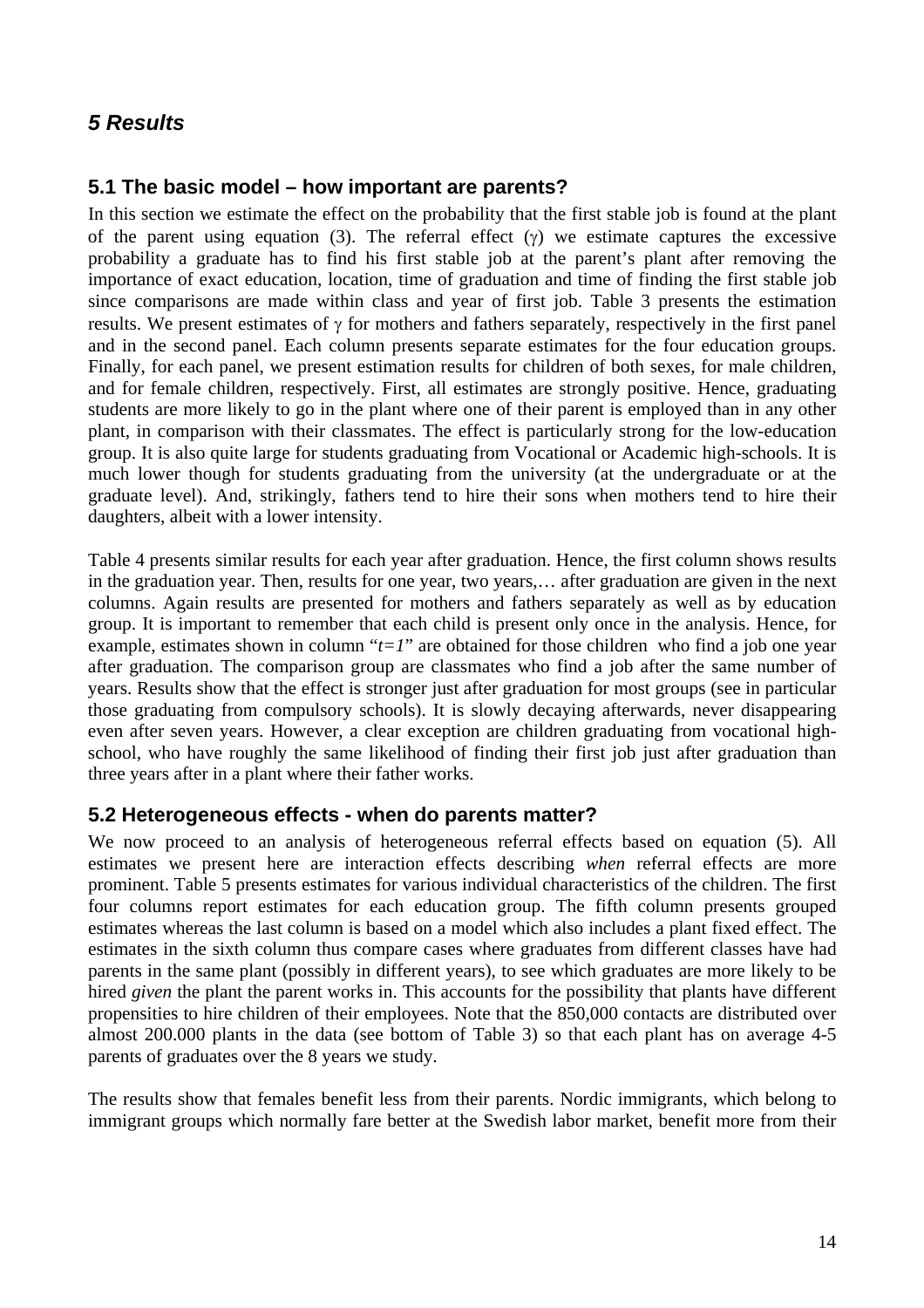parents whereas other immigrants are similar to Swedish born.<sup>[13](#page-14-0)</sup> And, maybe surprisingly, age at graduation has a negative impact, even controlling for the plant fixed effect, i.e. within a class the youngest benefit from their parents' employment more strongly when entering their first job. In addition, good grades (a high GPA) do not help entering one's parents' plant, on the contrary: parents may protect weak children or children anticipating that their parents will help them in finding a job do not work as hard as their classmates in school. The pattern of mothers and father s is similar to the one presented above, but interestingly, we see that most of the difference between mothers and fathers disappears when introducing a plant fixed effect suggesting that one reason why mothers matter less on average is that they work in plants where referral hiring is practiced to a lesser extent.

Table 6 repeats the exercise for parental characteristics, separating mothers and fathers. We include several unusual and interesting variables, especially in the light of our theoretical model presented in Section 2. More precisely, we include the parent's wage, tenure in the plant, and a measure of coincidence in the field of study between the parent and the child.<sup>[14](#page-14-1)</sup> Estimation results yield strong support to the model: high-wage and high-tenure workers, even controlling for plant fixed effects, induce referral hiring. Furthermore, parents who share the same field of study as their children are more likely to be in position of hiring their children. A potential interpretation was presented in the model section: when on the job training in the first year after graduation is useful for productive efficiency, parents may be more willing to deliver this training to their offspring than other workers in the same plant. Hence, in terms of sorting, within a class of students graduating in the same field of study, those who have parents trained in the same field, or parents who are high-wage and high tenure, are more likely to work in the same plant as their parents. Within a plant, it is also the case that the effect is larger if the parent is the owner. However, it should be stressed that our estimates in general are not driven by the self-employed since none of the results are sensitive to excluding these. We also see that immigrant parents have a higher tendency to hire their children which is consistent with results in Åslund and Skans (2005) showing that second generation immigrants disproportionally often work with others from the same region of birth, but not so with immigrants in general.

Table 7 gives results for regional characteristics and competition measures. In particular, product market competition tends to be detrimental to referral hiring (by the parents, at least), a result which survives also after including plant fixed effects. Thus, even within a plant referral hiring is used to a lesser extent when competition increases (i.e. when the Herfindahl index is reduced). Furthermore, unemployment has a contrasted impact on referral hiring. High unemployment seems to favor matching of parents and children within the plants. We also see that referral hiring is more common if the graduate has an education from which there is a large flow into the industry where the parent's plant operates. Note that this is less trivial than it may seem since it suggest that firms use parent referrals more when selecting among graduates with an education which is well suited for the plant. Further results show that this pattern is reduced when unemployment is high. Thus, when unemployment is high, parent referrals are used also when hiring workers with an education which is less likely to be suitable for the plant. Overall, these estimates are consistent with firms relying more on referrals when unemployment is high and uncertainty about the applicants' qualities thus is likely to be substantial.

 $\overline{a}$ 

<span id="page-14-0"></span> $13$  This may be surprising given that ethnic "enclaves" have been found to be important for refugee immigrants in other studies on Swedish data (Edin, Fredriksson and Åslund, 2003). On the other hand, Åslund, Östh and Zenou (2006) found that regional job access matters equally for immigrants and Swedish born.<br><sup>14</sup> Since tenure only cannot be measured before 1985 it is not a perfect measure, especially so for the earlier cohorts. Hence the

<span id="page-14-1"></span>estimates may be biased downwards but since all comparisons are made within cohorts there is no reason to believe that measurement errors should be correlated with our outcomes.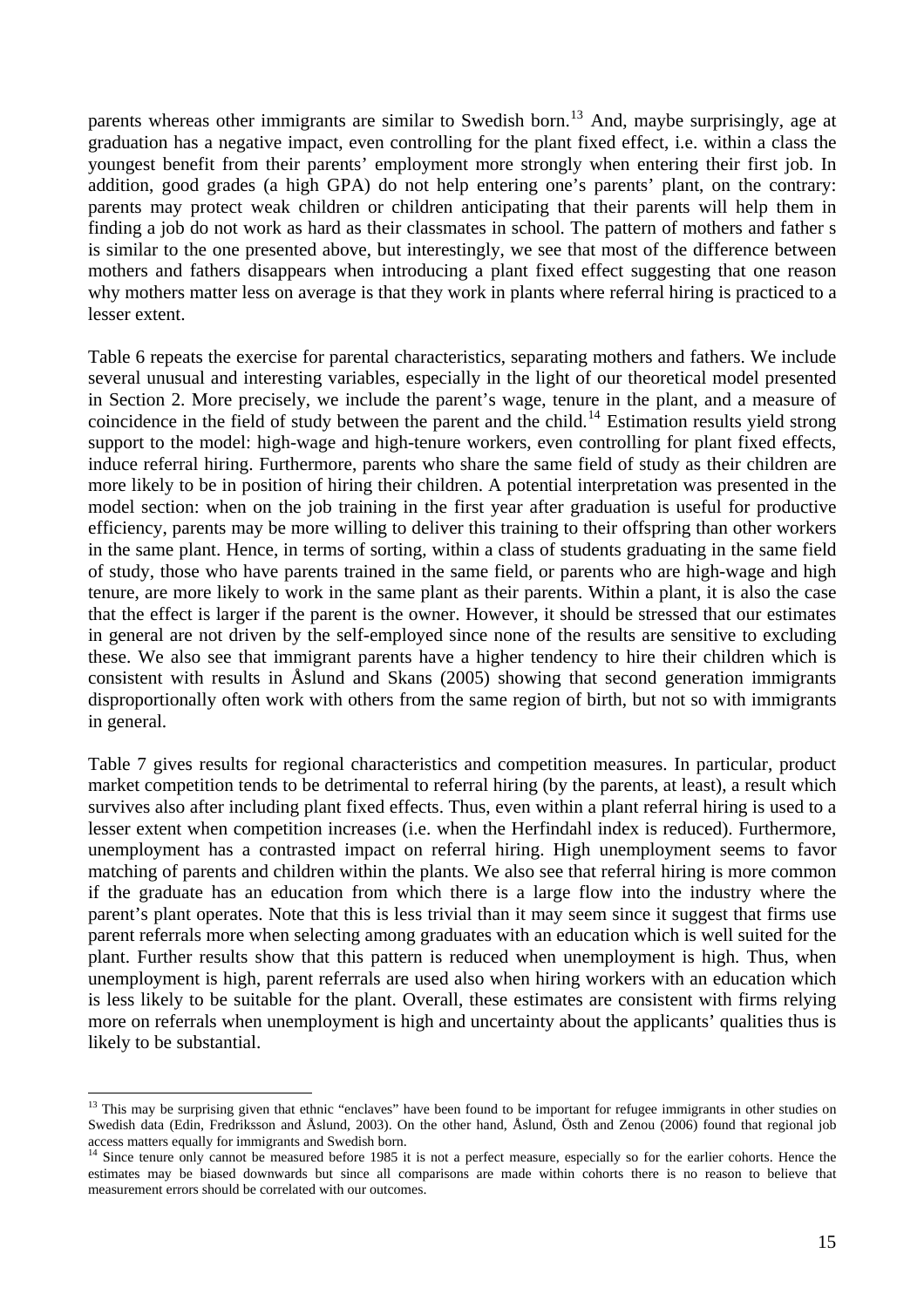Finally, Table 8 shows results for plant characteristics. First, referral hiring takes place mostly in large (or in very small) manufacturing plants, in the private sector, in firms with a large fraction of immigrants. Employment growth also favors referrals. Note that many of the characteristics are poorly estimated when including the plant fixed effects. This is natural since many of the characteristics (e.g. the industry in which the plant operates) rarely changes at the plant level. Interestingly however, we see that the private sector dummy is significant even in this specification suggesting that privatized plants increase their use of referrals.

### **5.3 Do parents provide good or bad jobs?**

In this subsection we provide evidence on the quality of the jobs provided through parental networks. We do this by studying the initial wage, the probability of being employed three years later (if first job is found within 4 years of graduation), and if so, the probability of working in the *same* plant 3 years after entry as well as the wage three years after entry in the plant.

Results presented in Table 9 are very strong and clear cut: fathers help finding high-wage jobs when both parents offer stable jobs (or increase the quality of the match) for all education groups but university graduates. Indeed, the contrast between mothers and fathers is striking. Father's presence in the plant is associated with higher initial wage and higher wage three years after entry for the three "low-skill" groups (and lower wage for university graduating students).[15](#page-15-0) It is also associated with longer employment spells, more specifically in this same plant. Mother's presence is also associated with longer employment spells, at "the expense" though of lower wages than classmates who found their jobs through the market or "non-parental" referrals.

# **6 Conclusion**

In this article, we have examined various aspects of the impact of parental networks on their children labor market outcomes, as seen from the perspective of the first stable job after graduation from school. We have presented a simple model (Montgomery, 1991) that helps understand some aspects of referral hiring. We have also presented an empirical model that is crucial for implementation and estimation of the sources and effects of parental referral. For estimation, we used a unique data set constructed from various administrative data sources linking information on parents and children, giving the plant identifier of both parents and children, and identifiers of all classmates of any child graduating in Sweden over the 80s and 90s.

Results are very much in line with Montgomery-type models. We show that having your first stable job in the same plant as, at least, one of your parents is quite frequent. Or, conversely, a plant is more likely to hire one of his employees' child than someone else from the same class. This effect is particularly strong for relatively low-educated males, for Nordic immigrants, in manufacturing jobs. In this process, the father is central for sons when the mother is useful for daughters.<sup>[16](#page-15-1)</sup> Children trained in the same field of study as their father or their mother are more likely to benefit from referral hiring (or equivalently, a plant is even more likely to hire one of his employees' child than some other kid in the child's class when the child and the parent share the same field of study). Referral hiring is most frequent in less competitive industries, in large plants that have a large fraction of low-education workers and many immigrant workers. In addition, parents able to hire their children are high-wage workers and have relatively long tenures at the plant, even controlling

 $\overline{a}$ 

<span id="page-15-0"></span><sup>&</sup>lt;sup>15</sup> Remember that the control group comprises all classmates. Hence, the result holds for those who went to the same plant as that of their father.

<span id="page-15-1"></span><sup>&</sup>lt;sup>16</sup> Our results control for self-employment of the parents.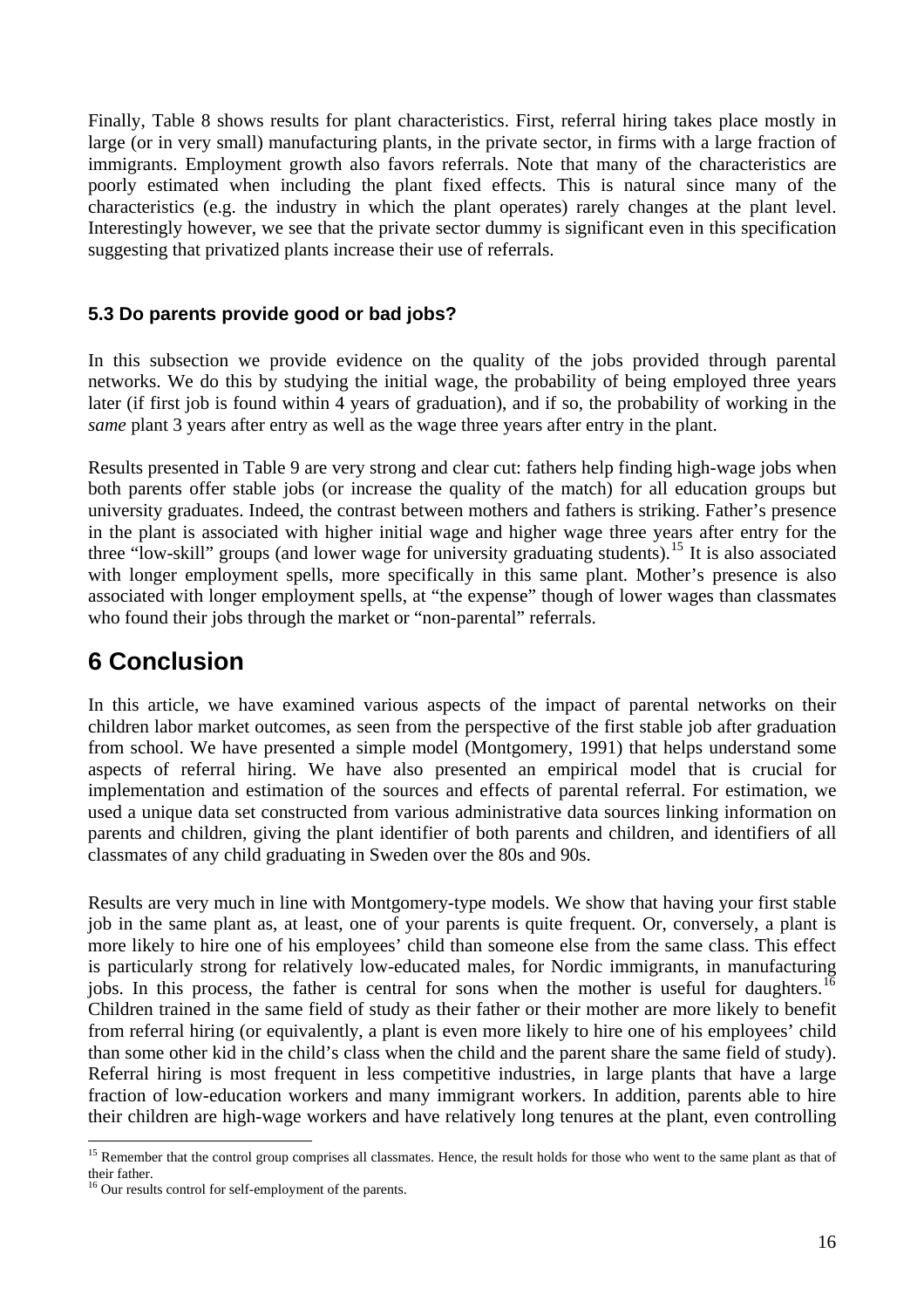for plant fixed effects. Finally, even though their grades at school tend to be lower than that of their classmates, the initial wage paid to the child when the father works in the plant is larger (but lower if the mother works in the plant), wage increases faster, and jobs last longer than that of classmates who were not hired in the plant in which their father is employed.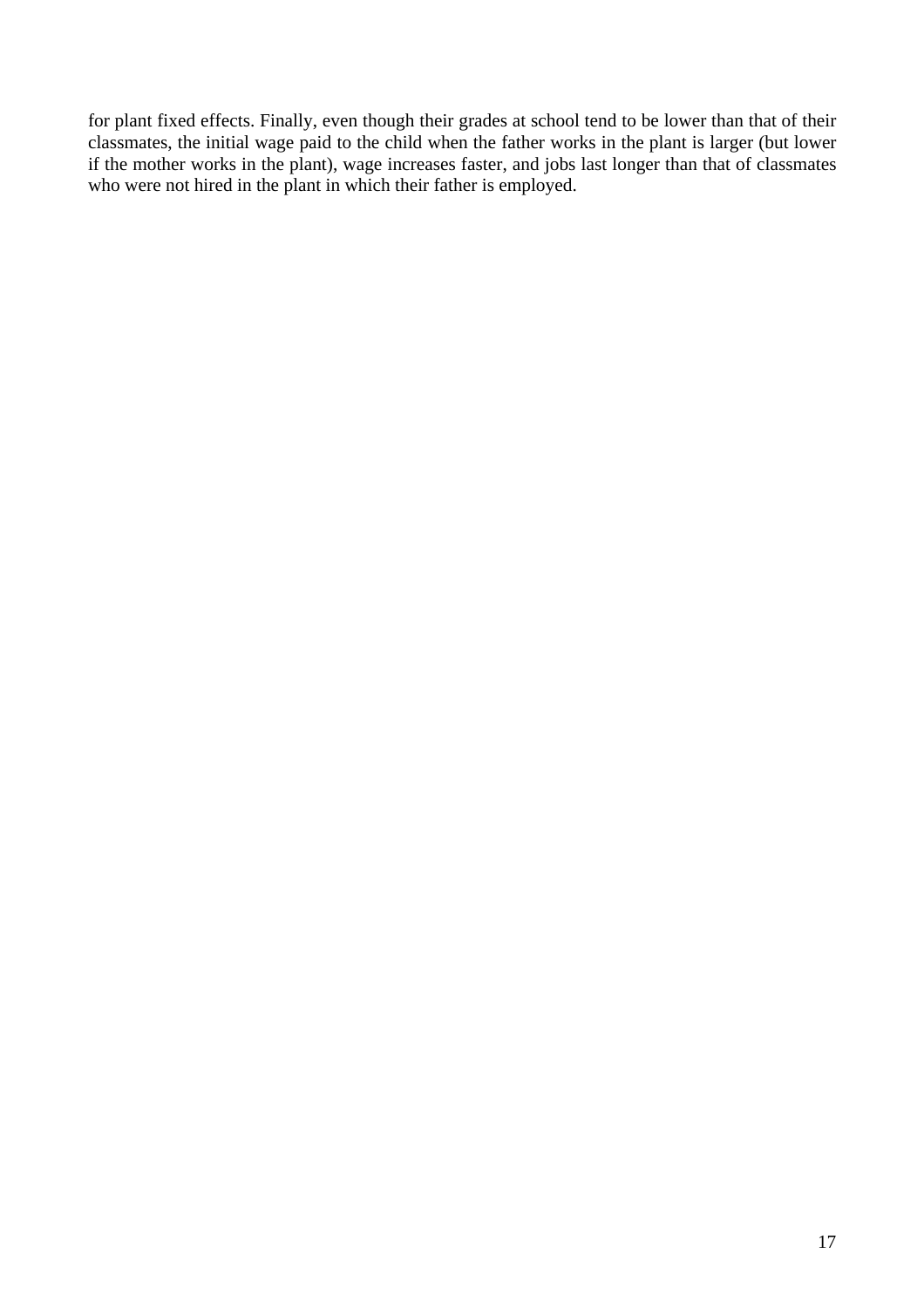# **References**

Åslund O., J Östh and Y. Zenou (2006) "How important is access to jobs? Old question - improved answer", Working Paper 2006:1, IFAU

Åslund O. and Skans O. N. "Will I see you at work? Ethnic workplace segregation in Sweden 1985- 2002, Working Paper 2005:24, IFAU

Bayer P., Ross S. L. and G. Topa (2005) "Place of Work and Place of Residence: Informal Hiring Networks and labor Market Outcomes" NBER Working Paper, 11019.

Bertrand, M., E. F. P. Luttmer, and S. Mullainathan (2000) "*Network Effects and Welfare Cultures*," Quarterly Journal of Economics 115, pp 1019-1056.

Calvó-Armengol A. (2004), "Job Contact Networks" *Journal of Economic Theory,* Vol 115, pp 191-206.

Calvó-Armengol A. (2006), "Networks in Labor Markets: Wage and employment dynamics and inequality" *Journal of Economic Theory,* Forthcoming.

Calvó-Armengol A. and M. O. Jackson (2004) "Social Networks in Determining Employment and Wages", *American Economic Review,* vol. 94(3), pages 426-454.

Casella A. and T. Hanaki (2005) "Information Transmission in Labor Markets. On the Resilience of Personal Referrals" CEPR Discussion Paper, No 4969.

Edin P.-A., P. Fredriksson and O. Åslund (2003) "Ethnic enclaves and the economic success of immigrants: evidence from a natural experiment", Quarterly Journal of Economics, vol 118, s 329-357

Edin P-A., Holmlund B. and O. N. Skans (2006), "Wage Dispersion Between and Within Plants: Sweden 1985-2000" mimeo, IFAU.

Fredriksson P. and O. Åslund "Ethnic enclaves and welfare cultures. Quasi-experimental evidence", Working Paper 2005: 8, IFAU

Granovetter M. (1973) "The Strength of Week Ties" *American Journal of Sociology,* 78 (May), pp1360-1380.

Holmlund (2006) "The Rise and Fall of Swedish Unemployment" forthcoming in M Werding (ed), *Structural Unemployment in Western Europe: Reasons and Remedies*, MIT Press 2006.

Kramarz F. and D. Thesmar (2006) "Social Networks in the Boardroom" CEPR Discussion Papers No 5496.

Montgomery (1991) "Social Networks and Labor-Market Outcomes – Toward an Economic Analysis" *American Economic Review,* Vol 81, No 5, pp 1408-1418

Munshi K. (2003) "Networks in the Modern Economy: Mexican Migrants in the US Labor Market", *Quarterly Journal of Economics,* pp549-599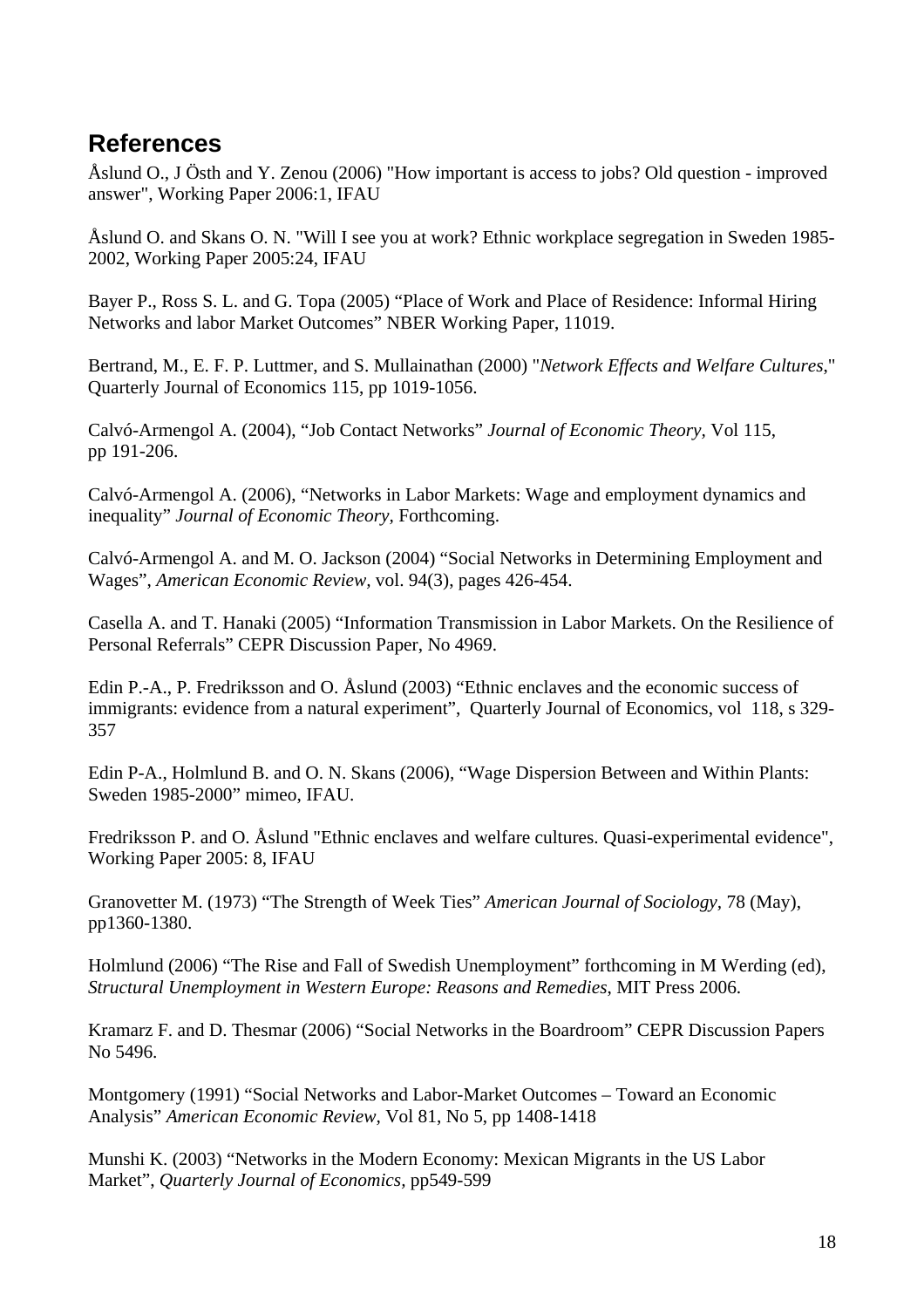Rees A. (1966) "Information Networks in the Labor Market" *American Economic Review,* Vol 56, No 1/2, pp559-566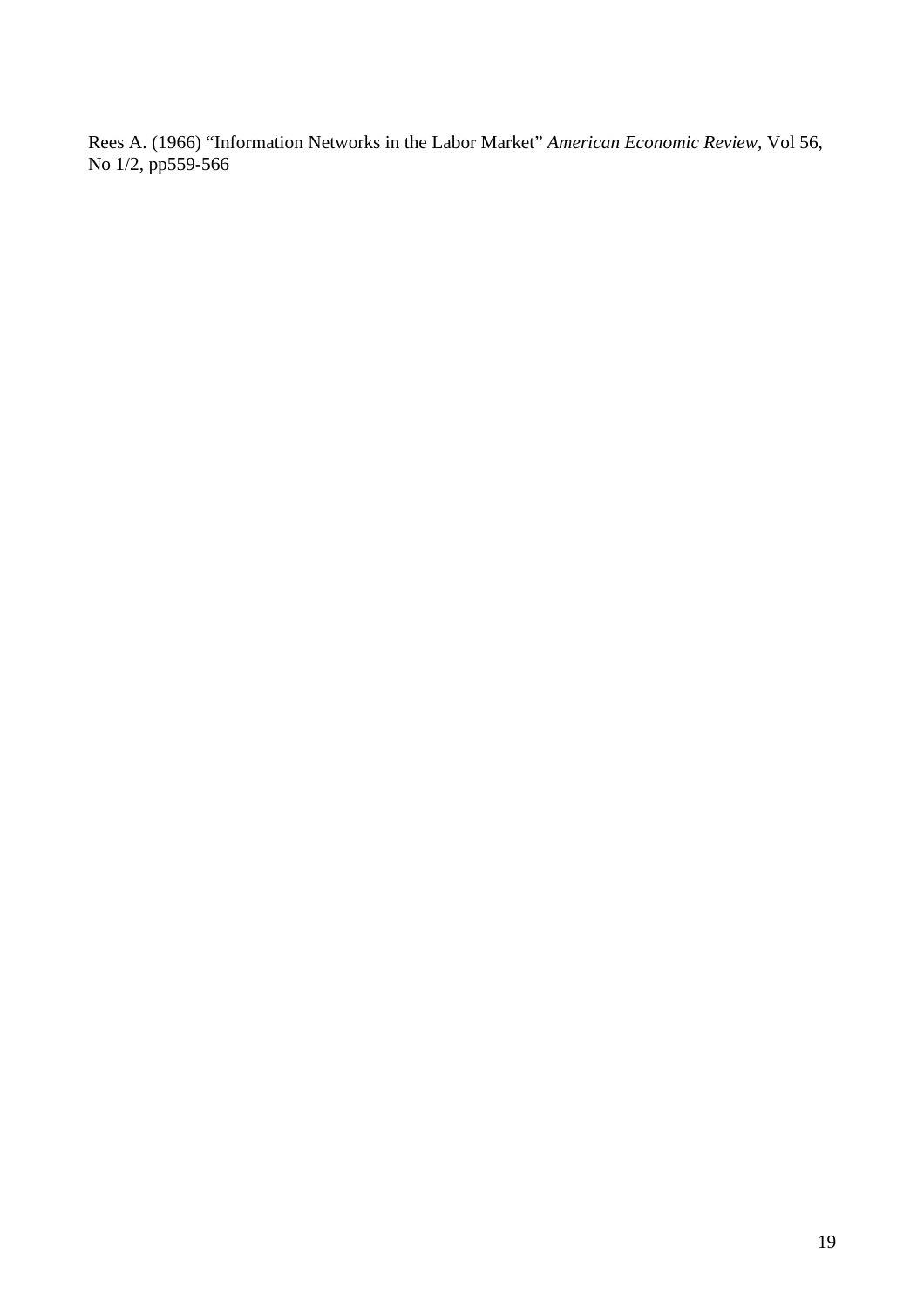

**Figure 1:** Unemployment rates 1986–2002.



Figure 2: Employment to population rates 1986-2002.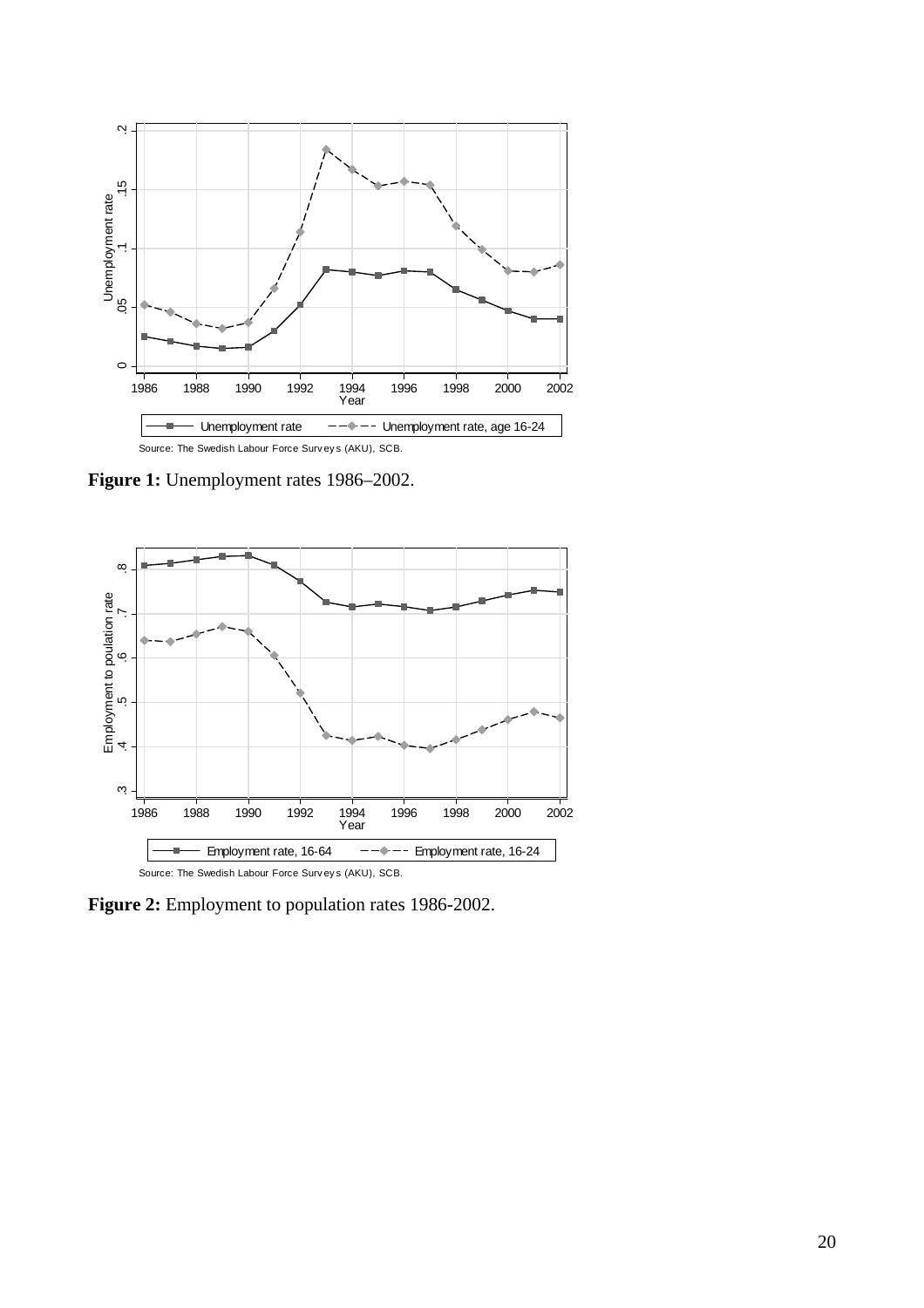

Figure 3: time pattern of fractions working with parents, weighted by 1985 characteristics.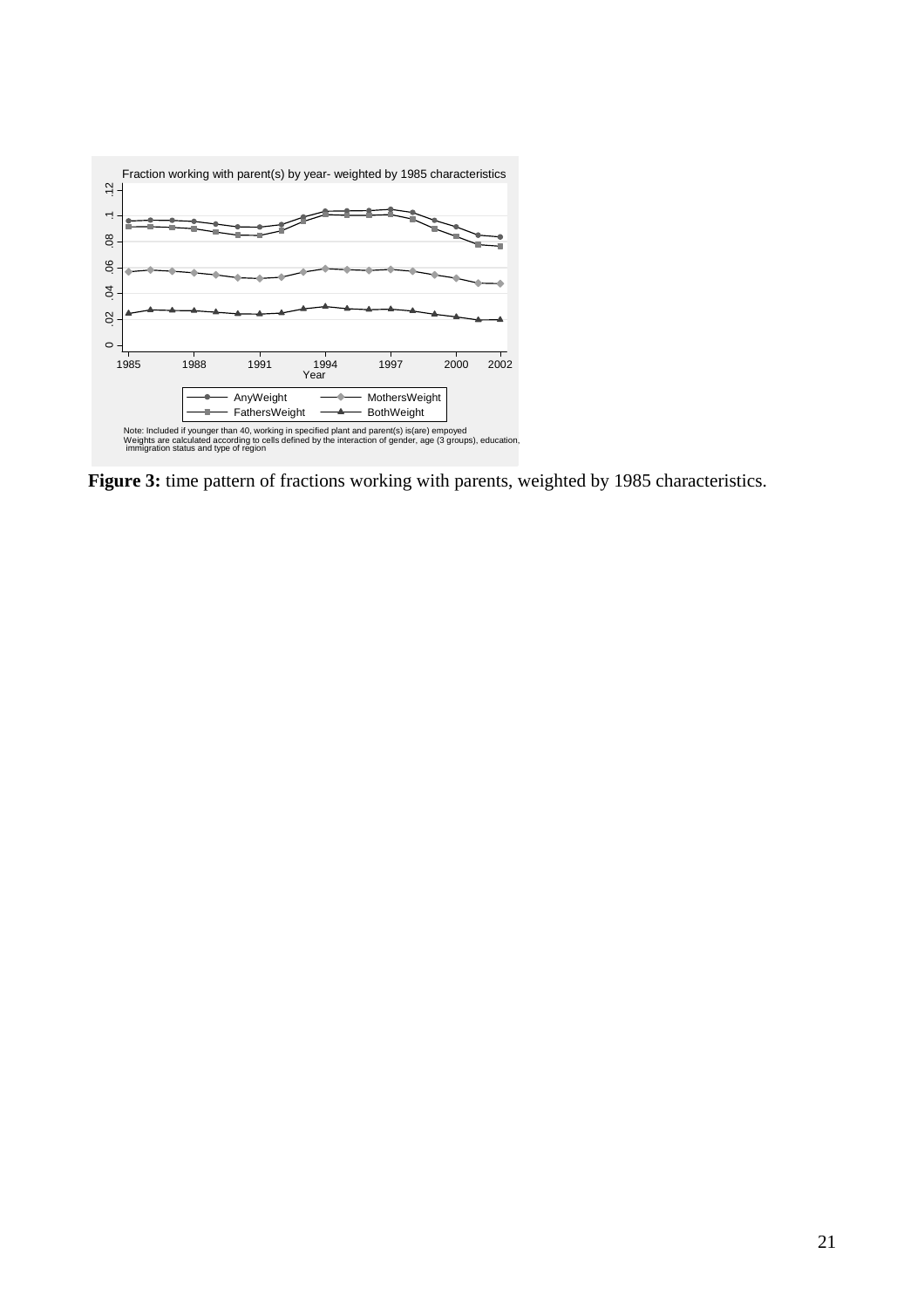

**Figure 4** 



**Figure 5**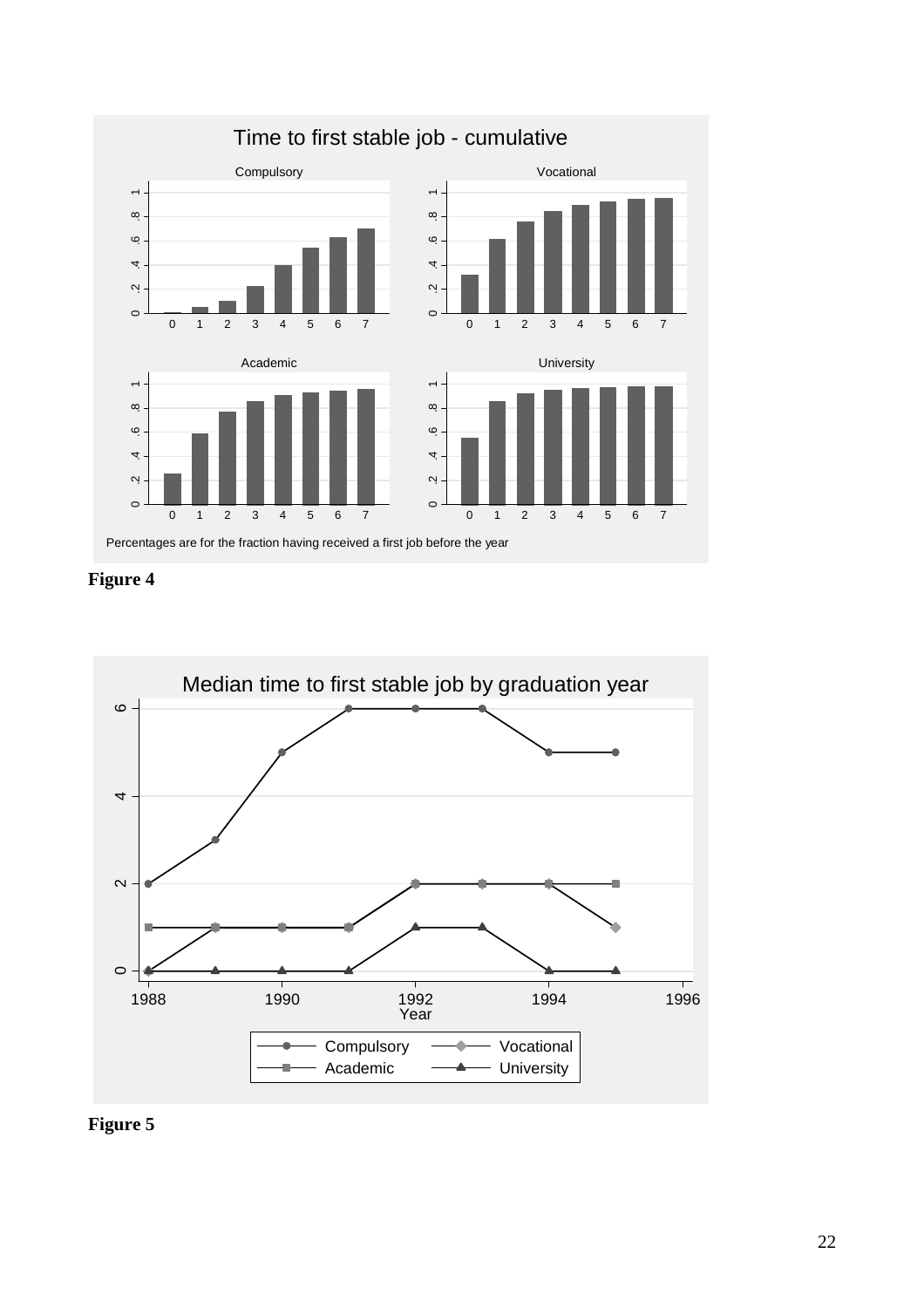### **Table 1: The high school programs**

|                       |                |                 |           | Tertiary     |
|-----------------------|----------------|-----------------|-----------|--------------|
|                       |                | Share of        | Employed  | education at |
| Education at age 20:  | $\mathbf{N}_i$ | total $(N_i/N)$ | at age 20 | age 27       |
| Less than high school | 16,234         | 0.15            | 0.33      | 0.08         |
| 2-year high school    | 36,898         | 0.34            | 0.46      | 0.15         |
| 3-year high school    | 46,247         | 0.43            | 0.33      | 0.53         |
| Tertiary education    | 9,300          | 0.09            | 0.17      |              |
| All                   | 108,679        |                 | 0.36      | 0.37         |

Note: Groups are defined from completed high school programs. Sample includes all individuals born in 1973 that lived in Sweden in both 1993 and 2000 (excluding 2000 missing values). Employment is for November. "Tertiary education" includes graduates of the 4-year high school engineering program.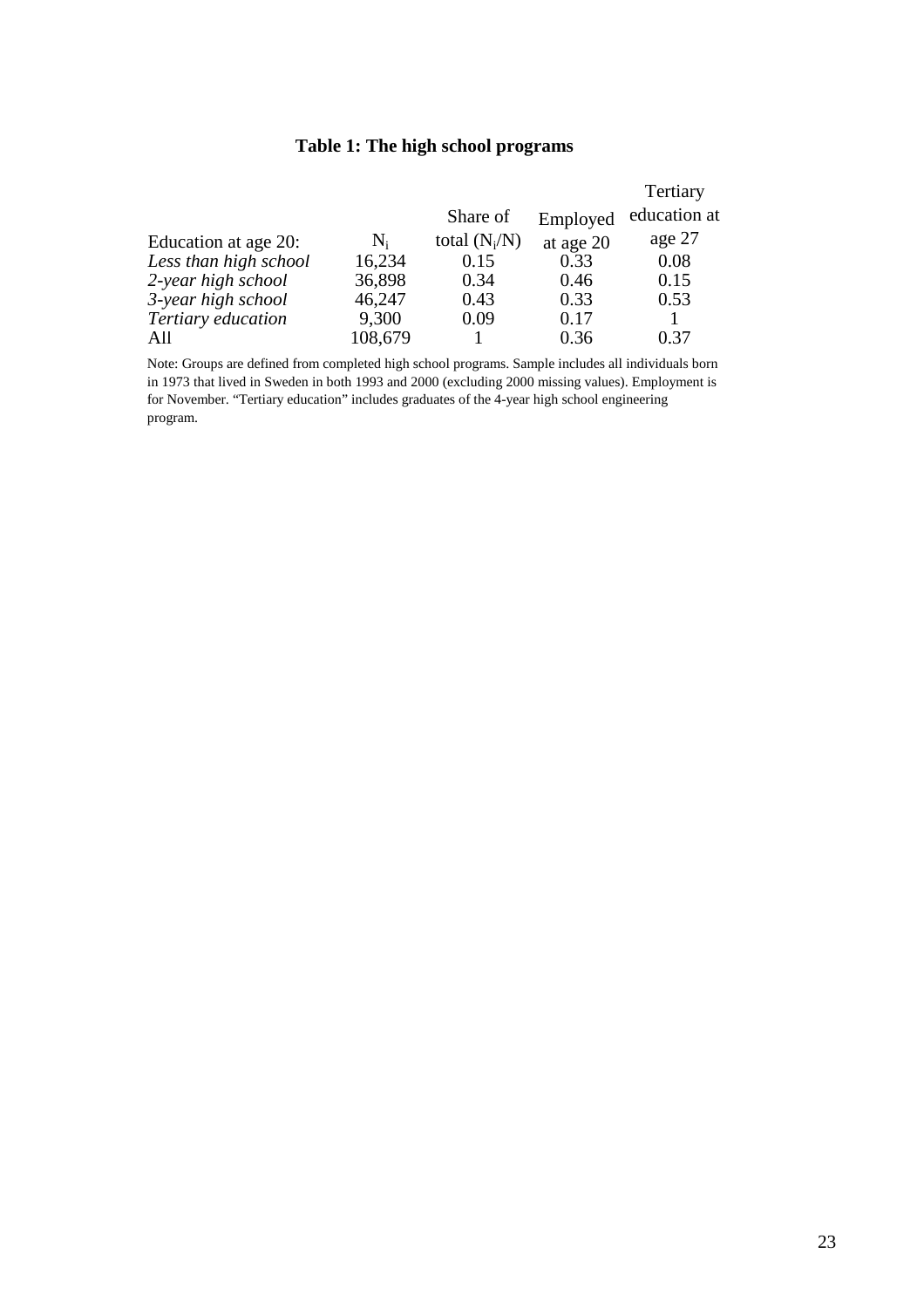#### **Table 2: Probability of having parent(s) at the workplace**

| Male         | Any parent    | Mother     | Father     | <b>Both</b> |
|--------------|---------------|------------|------------|-------------|
|              | $0.024**$     | $-0.017**$ | $0.059**$  | $0.009**$   |
| Aged 16-24   | (0.001)       | (0.000)    | $-(0.001)$ | (0.000)     |
|              | $0.023**$     | $0.013**$  | $0.005**$  | $-0.002**$  |
|              | (0.001)       | (0.001)    | (0.001)    | (0.001)     |
| Aged 35-40   | $-0.009**$    | 0          | $0.003**$  | $0.005**$   |
|              | (0.001)       | (0.001)    | (0.001)    | (0.001)     |
| Less than HS | $0.041**$     | $0.030**$  | $0.044**$  | $0.017**$   |
|              | (0.001)       | (0.001)    | (0.001)    | (0.001)     |
| More than HS | $-0.045**$    | $-0.026**$ | $-0.046**$ | $-0.013**$  |
|              | (0.001)       | (0.001)    | (0.001)    | (0.000)     |
| Immigrant    | $-0.004**$    | $0.007**$  | $-0.004*$  | $0.003**$   |
|              | (0.001)       | (0.001)    | (0.001)    | (0.001)     |
| Metropolitan | $-0.022**$    | $-0.011**$ | $-0.022**$ | $-0.004**$  |
|              | (0.001)       | (0.000)    | (0.001)    | (0.000)     |
| Constant     | $0.078**$     | $0.059**$  | $0.056**$  | $0.018**$   |
|              | (0.001)       | (0.001)    | (0.001)    | (0.000)     |
| Observations | 867,824       | 687,628    |            | 429,427     |
| R-squared    | 0.02          | 0.01       |            | 0.01        |
| Restriction  | If any parent | If mother  | If father  | If both     |
|              | is employed   | employed   | employed   | parents     |

Note: Linear probability model estimates of working with parent(s) if employed in a specified plant and the parent(s) is (are) employed in 2002. Population only includes individuals aged 40 or younger.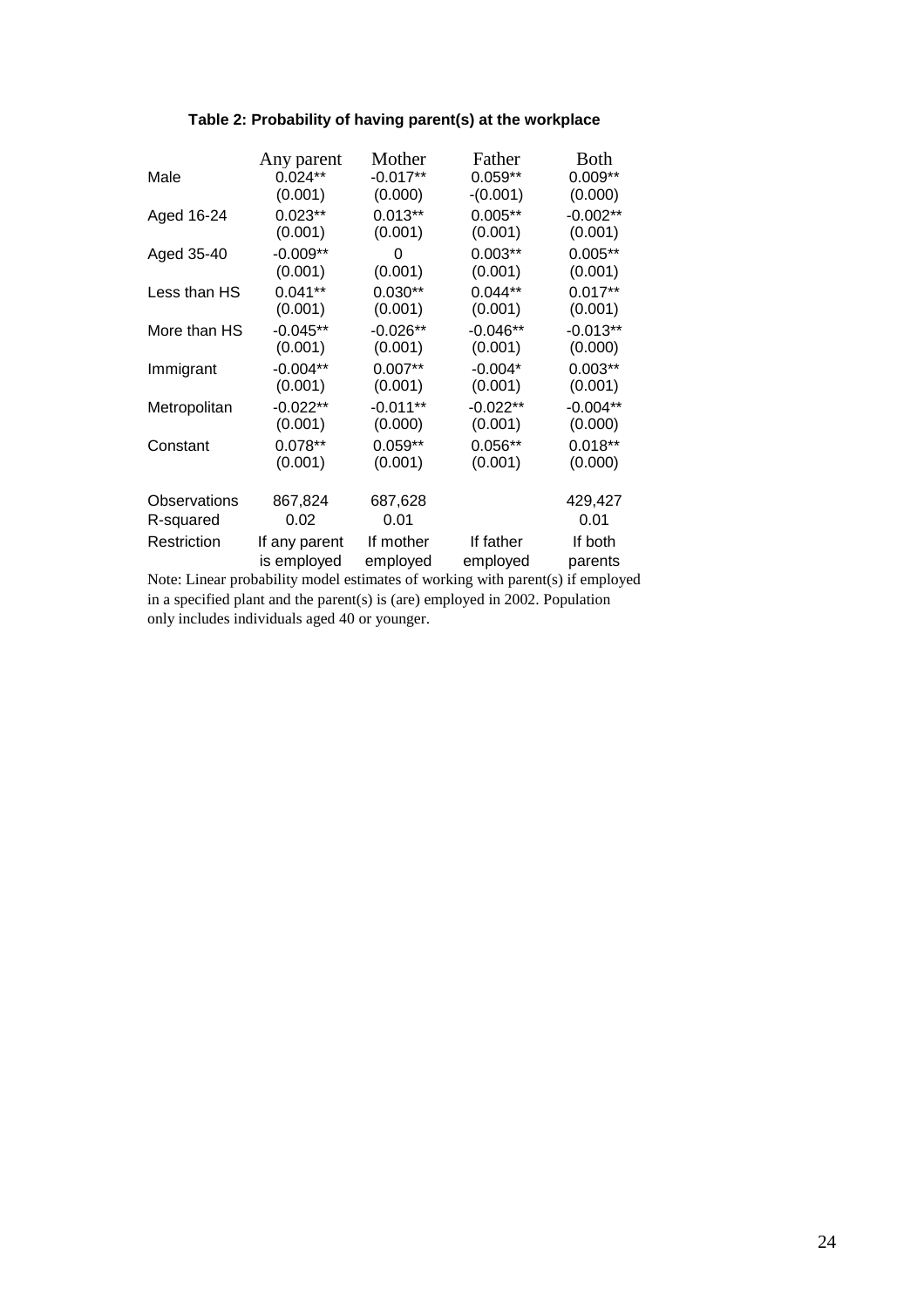|                     |              | <b>ιου τη α ορ<del>ο</del>υπο ριαπ</b> ι |               |              |
|---------------------|--------------|------------------------------------------|---------------|--------------|
|                     | Compulsory   | Vocational                               | Academic high | University   |
|                     | school       | high school                              | school        | degree       |
| <b>Mothers</b>      |              |                                          |               |              |
| All                 |              |                                          |               |              |
| $\hat{\mathcal{V}}$ | 0.081        | 0.059                                    | 0.068         | 0.029        |
| (s.e.)              | $(0.001)$ ** | $(0.001)$ **                             | $(0.001)$ **  | $(0.001)$ ** |
| $\mathbf N$         | 49,203       | 154,190                                  | 130,473       | 97,460       |
| <b>Males</b>        |              |                                          |               |              |
| P                   | 0.066        | 0.046                                    | 0.062         | 0.022        |
| (s.e.)              | $(0.002)$ ** | $(0.001)$ **                             | $(0.001)$ **  | $(0.001)$ ** |
| N                   | 24,106       | 86,943                                   | 59,437        | 36,311       |
| <b>Females</b>      |              |                                          |               |              |
| Ŷ                   | 0.098        | 0.074                                    | 0.074         | 0.034        |
| (s.e.)              | $(0.002)$ ** | $(0.001)$ **                             | $(0.001)$ **  | $(0.001)$ ** |
| $\mathbf N$         | 17,107       | 61,754                                   | 64,533        | 57,095       |
| <b>Fathers</b>      |              |                                          |               |              |
| All                 |              |                                          |               |              |
| $\hat{\mathcal{V}}$ | 0.104        | 0.082                                    | 0.093         | 0.031        |
| (s.e.)              | $(0.001)$ ** | $(0.001)$ **                             | $(0.001)$ **  | $(0.001)$ ** |
| N                   | 51,875       | 167,131                                  | 133,343       | 92,006       |
| <b>Males</b>        |              |                                          |               |              |
| Ŷ                   | 0.142        | 0.118                                    | 0.127         | 0.049        |
| (s.e.)              | $(0.002)$ ** | $(0.001)$ **                             | $(0.001)$ **  | $(0.001)$ ** |
| N                   | 25,667       | 93,931                                   | 60,456        | 33,754       |
| <b>Females</b>      |              |                                          |               |              |
| P                   | 0.05         | 0.032                                    | 0.062         | 0.02         |
| (s.e.)              | $(0.002)$ ** | $(0.001)$ **                             | $(0.001)$ **  | $(0.001)$ ** |
| N                   | 17,774       | 67,120                                   | 65,718        | 54,473       |

**Table 3: Parental networks effect on probability of finding the first job in a specific plant**

Note: Estimates of parent referral effects. One combination of plant, year of first job and plant of a parent is one observation. Weighted by the number of graduates with parents in plant. Data are for graduates 1988-1995 fiidning a stable job within 7 years of graduation. Standard errors are cluster-corrected for dependencies within class. \*\* Significant at the 1 % level.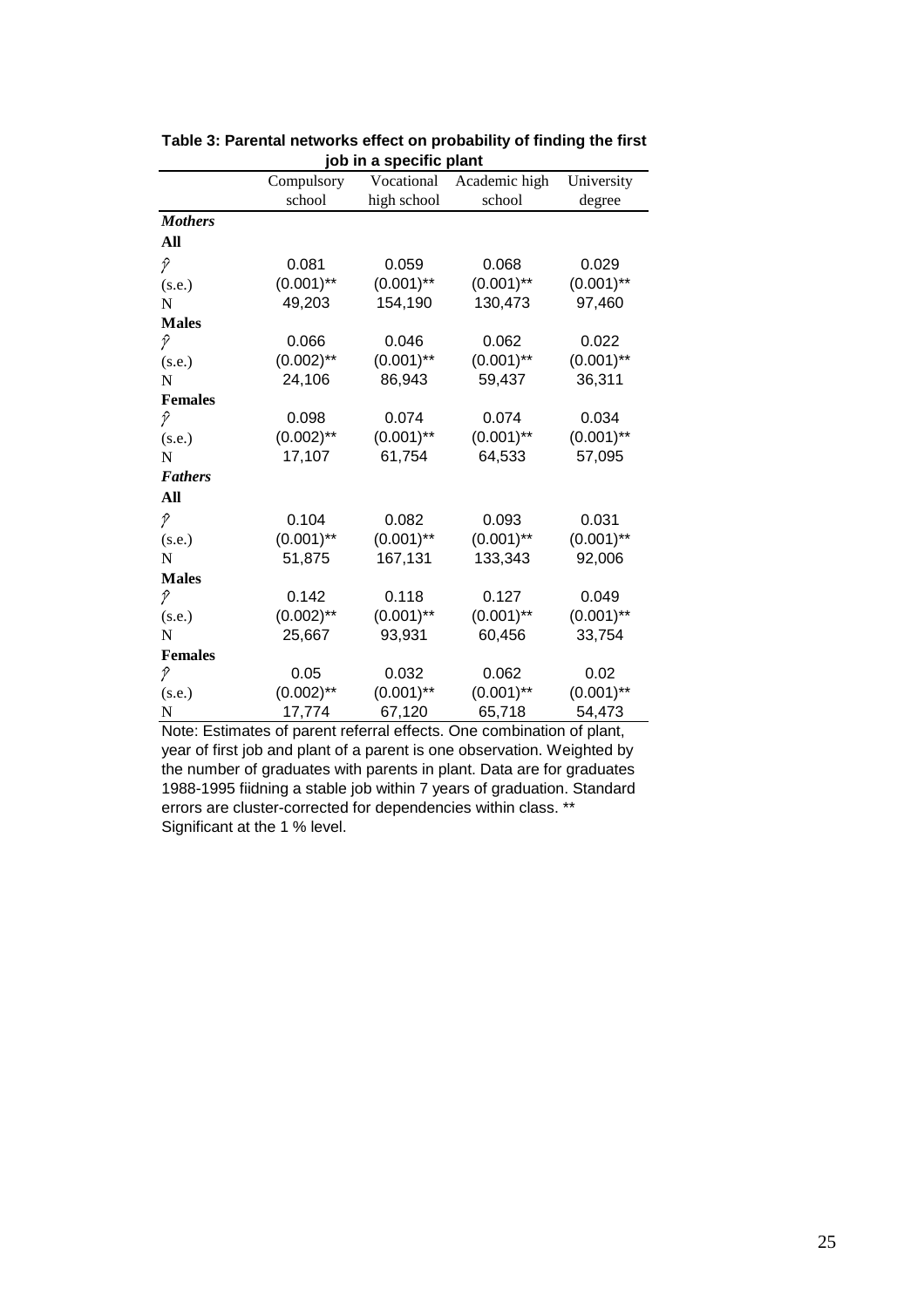| <b>Mothers</b><br>Compulsory<br>0.204<br>0.099<br>0.09<br>0.098<br>0.08<br>0.058<br>0.051<br>γ<br>$(0.013)$ **<br>$(0.003)$ **<br>$(0.004)$ **<br>$(0.003)$ **<br>$(0.003)$ **<br>$(0.003)$ **<br>$(0.003)$ **<br>(s.e.)<br>1,166<br>7,430<br>6,593<br>8,469<br>8,984<br>7,611<br>5,417<br>N<br><b>Vocational</b><br>0.069<br>0.058<br>0.054<br>0.043<br>0.039<br>0.034<br>0.038<br>γ<br>$(0.001)$ **<br>$(0.001)$ **<br>$(0.002)$ **<br>$(0.002)$ **<br>$(0.003)$ **<br>$(0.004)$ **<br>$(0.005)$ **<br>(s.e.) | 0.049<br>$(0.004)$ **<br>3,533<br>0.032 |
|-----------------------------------------------------------------------------------------------------------------------------------------------------------------------------------------------------------------------------------------------------------------------------------------------------------------------------------------------------------------------------------------------------------------------------------------------------------------------------------------------------------------|-----------------------------------------|
|                                                                                                                                                                                                                                                                                                                                                                                                                                                                                                                 |                                         |
|                                                                                                                                                                                                                                                                                                                                                                                                                                                                                                                 |                                         |
|                                                                                                                                                                                                                                                                                                                                                                                                                                                                                                                 |                                         |
|                                                                                                                                                                                                                                                                                                                                                                                                                                                                                                                 |                                         |
|                                                                                                                                                                                                                                                                                                                                                                                                                                                                                                                 |                                         |
|                                                                                                                                                                                                                                                                                                                                                                                                                                                                                                                 |                                         |
|                                                                                                                                                                                                                                                                                                                                                                                                                                                                                                                 |                                         |
|                                                                                                                                                                                                                                                                                                                                                                                                                                                                                                                 | $(0.008)$ **                            |
| 2,861<br>55,268<br>51,979<br>22,923<br>12,960<br>6,112<br>1,408<br>N                                                                                                                                                                                                                                                                                                                                                                                                                                            | 679                                     |
| Academic                                                                                                                                                                                                                                                                                                                                                                                                                                                                                                        |                                         |
| 0.105<br>0.062<br>0.049<br>0.044<br>0.033<br>0.037<br>0.029<br>γ                                                                                                                                                                                                                                                                                                                                                                                                                                                | 0.024                                   |
| $(0.002)$ **<br>$(0.001)$ **<br>$(0.001)$ **<br>$(0.002)$ **<br>$(0.003)$ **<br>$(0.004)$ **<br>$(0.005)$ **<br>(s.e.)                                                                                                                                                                                                                                                                                                                                                                                          | $(0.007)$ **                            |
| 37,145<br>47,693<br>25,339<br>11,864<br>4,883<br>2,143<br>945<br>N                                                                                                                                                                                                                                                                                                                                                                                                                                              | 461                                     |
| University                                                                                                                                                                                                                                                                                                                                                                                                                                                                                                      |                                         |
| 0.022<br>0.032<br>0.027<br>0.019<br>0.014<br>0.01<br>γ                                                                                                                                                                                                                                                                                                                                                                                                                                                          |                                         |
| $(0.001)$ **<br>$(0.001)$ **<br>$(0.002)$ **<br>$(0.004)$ **<br>$(0.004)$ **<br>$-0.006$<br>(s.e.)                                                                                                                                                                                                                                                                                                                                                                                                              |                                         |
| 4,832<br>696<br>288<br>58,671<br>31,391<br>1,473<br>N                                                                                                                                                                                                                                                                                                                                                                                                                                                           |                                         |
| <b>Fathers</b>                                                                                                                                                                                                                                                                                                                                                                                                                                                                                                  |                                         |
| Compulsory                                                                                                                                                                                                                                                                                                                                                                                                                                                                                                      |                                         |
| 0.104<br>0.279<br>0.152<br>0.11<br>0.099<br>0.077<br>0.059<br>γ                                                                                                                                                                                                                                                                                                                                                                                                                                                 | 0.043                                   |
| $(0.012)$ **<br>$(0.004)$ **<br>$(0.004)$ **<br>$(0.004)$ **<br>$(0.003)$ **<br>$(0.003)$ **<br>$(0.003)$ **<br>(s.e.)                                                                                                                                                                                                                                                                                                                                                                                          | $(0.004)$ **                            |
| 7,131<br>9,124<br>7,708<br>5,395<br>1,463<br>8,557<br>8,985<br>N                                                                                                                                                                                                                                                                                                                                                                                                                                                | 3,512                                   |
| <b>Vocational</b>                                                                                                                                                                                                                                                                                                                                                                                                                                                                                               |                                         |
| 0.076<br>0.09<br>0.083<br>0.062<br>0.055<br>0.037<br>0.089<br>γ                                                                                                                                                                                                                                                                                                                                                                                                                                                 | 0.03                                    |
| $(0.003)$ **<br>$(0.003)$ **<br>$(0.001)$ **<br>$(0.001)$ **<br>$(0.002)$ **<br>$(0.004)$ **<br>$(0.005)$ **<br>(s.e.)                                                                                                                                                                                                                                                                                                                                                                                          | $(0.007)$ **                            |
| 62,509<br>56,426<br>23,913<br>13,205<br>6,149<br>2,877<br>1,387<br>N                                                                                                                                                                                                                                                                                                                                                                                                                                            | 665                                     |
| Academic<br>0.084<br>0.077<br>0.069<br>0.056<br>0.037<br>0.039                                                                                                                                                                                                                                                                                                                                                                                                                                                  |                                         |
| 0.13<br>γ<br>$(0.002)$ **<br>$(0.001)$ **<br>$(0.002)$ **<br>$(0.002)$ **<br>$(0.003)$ **<br>$(0.004)$ **<br>$(0.007)$ **                                                                                                                                                                                                                                                                                                                                                                                       | 0.025<br>$(0.007)$ **                   |
| (s.e.)<br>2,034<br>39,134<br>48,986<br>25,458<br>11,691<br>4,725<br>880<br>N                                                                                                                                                                                                                                                                                                                                                                                                                                    | 435                                     |
|                                                                                                                                                                                                                                                                                                                                                                                                                                                                                                                 |                                         |
| University<br>0.033<br>0.026<br>0.036<br>0.035<br>0.031<br>0.023                                                                                                                                                                                                                                                                                                                                                                                                                                                |                                         |
| γ<br>$(0.001)$ **<br>$(0.001)$ **<br>$(0.003)$ **<br>$(0.005)$ **<br>$(0.007)$ **<br>$(0.010)^*$<br>(s.e.)                                                                                                                                                                                                                                                                                                                                                                                                      |                                         |
| 1,316<br>599<br>265<br>55,488<br>29,794<br>4,449<br>$\overline{\mathbf{N}}$                                                                                                                                                                                                                                                                                                                                                                                                                                     |                                         |

#### **Table 4: Parental Networks and the time to first job**

Note: Estimates of parent referral effects. One combination of plant, year of first job and plant of a parent is one observation. Weighted by the number of graduates with parents in plant. Data are for graduates 1988-1995 fiidning a stable job within 7 years of graduation. Only regressions with more than 100 observations are presented. Only plants with parents are included in the data. Standard errors are cluster-corrected for dependencies within class. \* (\*\*) Significant at the 1 % (5 %) level.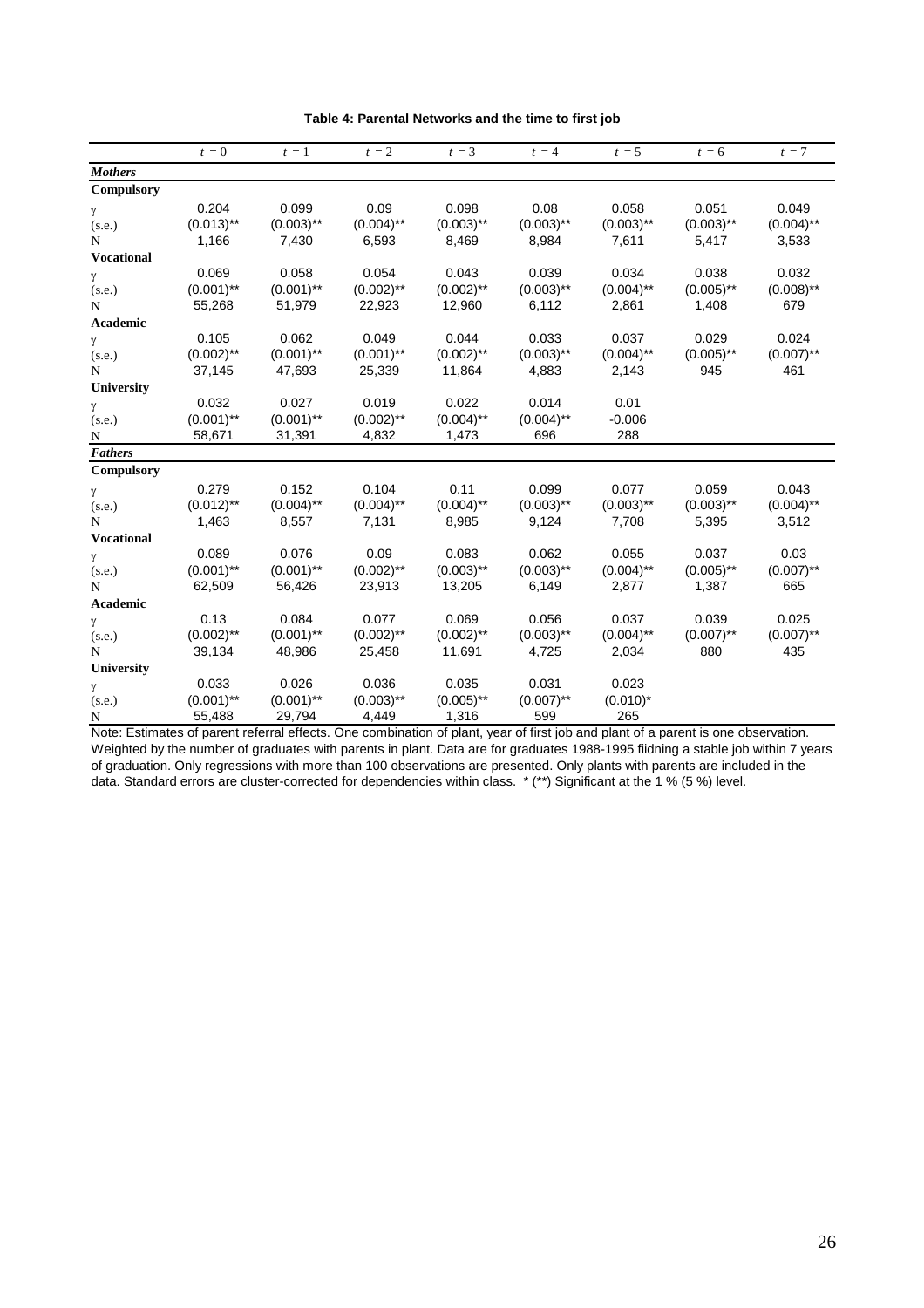|                                                                                                          | Comp.          | Voc. HS        | Ac. HS         | Univ.          | All            | All         |
|----------------------------------------------------------------------------------------------------------|----------------|----------------|----------------|----------------|----------------|-------------|
| <b>Individual</b>                                                                                        |                |                |                |                |                |             |
|                                                                                                          | $-0.021**$     | $-0.024**$     | $-0.024**$     | $-0.008**$     | $-0.020**$     | $-0.018**$  |
| Female                                                                                                   | (0.002)        | (0.001)        | (0.001)        | (0.001)        | (0.001)        | (0.001)     |
|                                                                                                          | $0.036**$      | $0.032**$      | $0.040**$      | $0.032**$      | $0.035**$      | $0.015**$   |
| Nordic Immigrant                                                                                         | (0.012)        | (0.007)        | (0.008)        | (0.007)        | (0.004)        | (0.004)     |
|                                                                                                          | 0.002          | $-0.002$       | $0.013**$      | 0.003          | 0.003          | 0.001       |
| Other Immigrant                                                                                          | (0.005)        | (0.003)        | (0.004)        | (0.004)        | (0.002)        | (0.002)     |
|                                                                                                          | $-0.012**$     | $-0.006**$     | $-0.005**$     | $-0.002**$     | $-0.003**$     | $-0.001**$  |
| Age at graduation                                                                                        | (0.004)        | (0.001)        | (0.001)        | (0.000)        | (0.000)        | (0.000)     |
|                                                                                                          | $-0.014**$     | $-0.009**$     | $-0.009**$     |                | $-0.010**$     | $-0.006**$  |
| $GPA(1-5)$                                                                                               | (0.001)        | (0.001)        | (0.001)        |                | (0.001)        | (0.001)     |
| Family                                                                                                   |                |                |                |                |                |             |
| reference only father                                                                                    |                |                |                |                |                |             |
|                                                                                                          | $-0.025**$     | $-0.026**$     | $-0.027**$     | $-0.002$       | $-0.021**$     | $-0.002***$ |
| Only mother in plant                                                                                     | (0.002)        | (0.001)        | (0.001)        | (0.001)        | (0.001)        | (0.001)     |
|                                                                                                          | $0.280**$      | $0.177**$      | $0.234**$      | $0.080**$      | $0.182**$      | $0.146**$   |
| Both parents in plant                                                                                    | (0.009)        | (0.005)        | (0.005)        | (0.004)        | (0.003)        | (0.003)     |
| <b>Education</b>                                                                                         |                |                |                |                |                |             |
| reference Vocational HS                                                                                  |                |                |                |                |                |             |
|                                                                                                          |                |                |                |                | $0.015***$     | $0.010**$   |
| Compulsory                                                                                               |                |                |                |                | (0.001)        | (0.001)     |
|                                                                                                          |                |                |                |                | $0.011**$      | $0.020**$   |
| Academic HS                                                                                              |                |                |                |                | (0.001)        | (0.001)     |
|                                                                                                          |                |                |                |                | $-0.020**$     | $-0.007**$  |
| University                                                                                               |                |                |                |                | (0.001)        | (0.001)     |
| N                                                                                                        | 97,624         | 309,587        | 252,786        | 182,511        | 842,508        | 842,508     |
| Plant fixed effects                                                                                      | N <sub>o</sub> | N <sub>o</sub> | N <sub>o</sub> | N <sub>o</sub> | N <sub>o</sub> | Yes         |
| Note: Estimates of parent referral effects. All regressions include controls for vear of graduation. One |                |                |                |                |                |             |

**Table 5: Parental Networks and Graduating Children Characteristics**

Note: Estimates of parent referral effects. All regressions include controls for year of graduation. One combination of plant, year of first job and plant of a parent is one observation. Weighted by the number of graduates with parents in plant. Data are for graduates 1988-1995 fiidning a stable job within 7 years of graduation. Only plants with parents are included in the data. Standard errors are cluster-corrected for dependencies within class. \* (\*\*) Significant at the 1 % (5 %) level.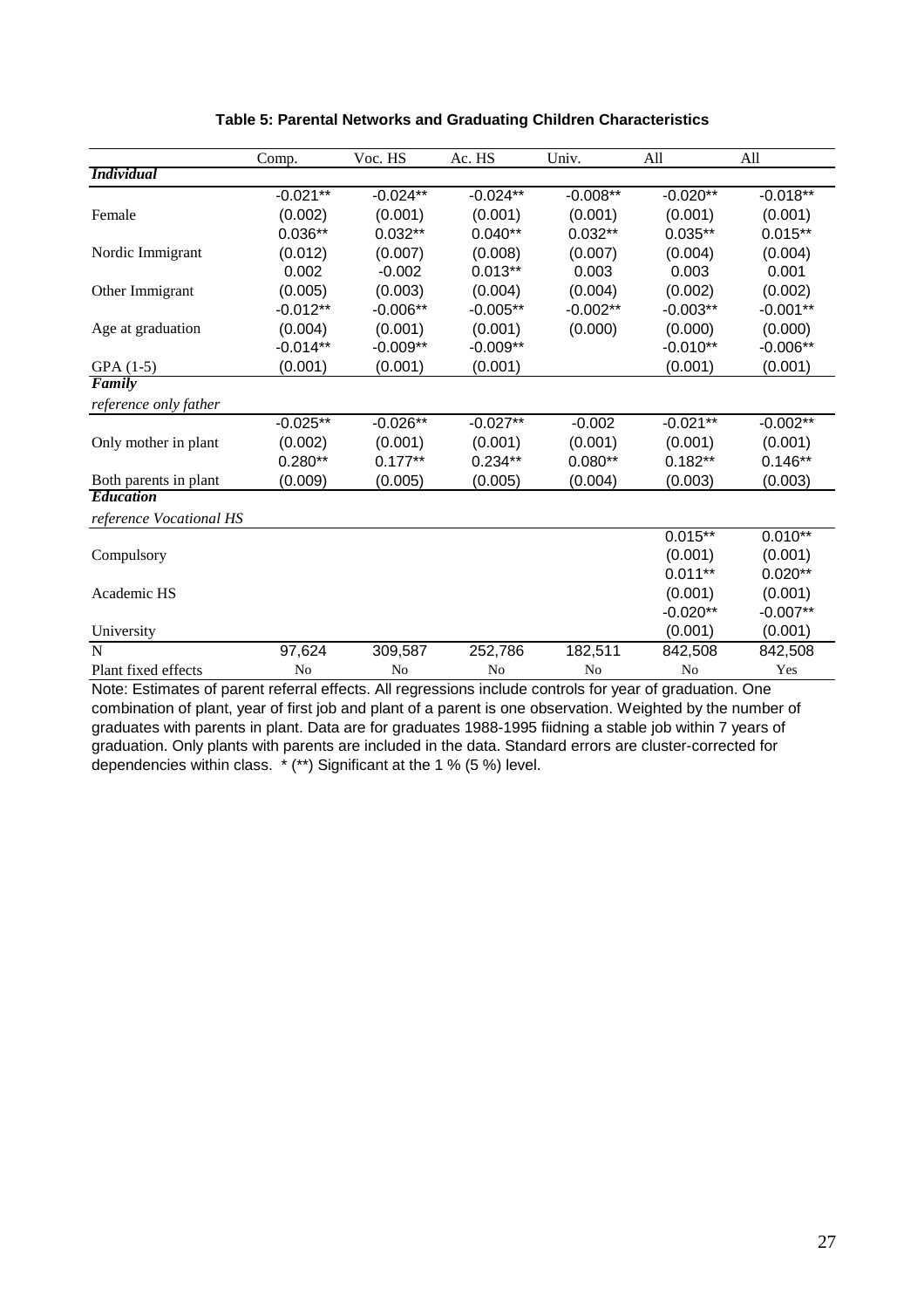|                                         | Comp.      | Voc. HS    | Ac. HS     | Univ.      | All        | All        |
|-----------------------------------------|------------|------------|------------|------------|------------|------------|
| <b>Mothers</b>                          |            |            |            |            |            |            |
| Nordic                                  | $0.021**$  | $0.014**$  | $0.013**$  | $0.012**$  | $0.015***$ | $0.006**$  |
| Immigrant                               | (0.005)    | (0.003)    | (0.003)    | (0.003)    | (0.002)    | (0.002)    |
| Other                                   | $0.038**$  | $0.020**$  | $0.021**$  | $-0.001$   | $0.014**$  | $0.006**$  |
| Immigrant                               | (0.006)    | (0.003)    | (0.003)    | (0.001)    | (0.001)    | (0.001)    |
| Compulsory                              | $0.039**$  | $0.034**$  | $0.031**$  | $0.005**$  | $0.029**$  | $0.012**$  |
| education                               | (0.003)    | (0.001)    | (0.002)    | (0.002)    | (0.001)    | (0.001)    |
| Tertiary                                | $-0.044**$ | $-0.029**$ | $-0.041**$ | $-0.015**$ | $-0.030**$ | $-0.011**$ |
| education                               | (0.003)    | (0.001)    | (0.002)    | (0.001)    | (0.001)    | (0.001)    |
| Same<br>(1d.)                           |            | $0.059**$  | $0.012**$  | $0.037**$  | $0.039**$  | $0.041**$  |
| field as child                          |            | (0.002)    | (0.002)    | (0.002)    | (0.001)    | (0.001)    |
|                                         | $0.044**$  | $0.031**$  | $0.036**$  | $0.003*$   | $0.029**$  | $0.028**$  |
| Log wage                                | (0.004)    | (0.002)    | (0.002)    | (0.002)    | (0.001)    | (0.001)    |
|                                         | $-0.001$   | 0.000      | $-0.000$   | $0.002**$  | $0.001**$  | $0.001**$  |
| Tenure                                  | (0.000)    | (0.000)    | (0.000)    | (0.000)    | (0.000)    | (0.000)    |
|                                         | $-0.001$   | $-0.038**$ | $-0.038**$ | $-0.018**$ | $-0.032**$ | $0.041**$  |
| Self employed                           | (0.011)    | (0.005)    | (0.006)    | (0.005)    | (0.003)    | (0.011)    |
| <b>Fathers</b>                          |            |            |            |            |            |            |
|                                         | $0.018**$  | $0.020***$ | $0.013**$  | 0.005      | $0.016***$ | $0.006*$   |
| Nordic                                  |            |            |            |            |            |            |
| Immigrant                               | (0.007)    | (0.004)    | (0.005)    | (0.004)    | (0.002)    | (0.003)    |
| Other                                   | $0.011*$   | $0.008**$  | $0.007**$  | 0.001      | $0.005**$  | 0.002      |
| Immigrant                               | (0.005)    | (0.002)    | (0.003)    | (0.001)    | (0.001)    | (0.001)    |
| Compulsory                              | $0.022**$  | $0.033**$  | $0.026**$  | $0.004*$   | $0.024**$  | $0.010**$  |
| education                               | (0.003)    | (0.002)    | (0.002)    | (0.002)    | (0.001)    | (0.001)    |
| Tertiary                                | $-0.048**$ | $-0.038**$ | $-0.041**$ | $-0.023**$ | $-0.036**$ | $-0.008**$ |
| education                               | (0.003)    | (0.002)    | (0.002)    | (0.001)    | (0.001)    | (0.001)    |
| Same<br>field                           |            | $0.057**$  | $0.025**$  | $0.029**$  | $0.036**$  | $0.033**$  |
| $(1d.)$ as child                        |            | (0.002)    | (0.002)    | (0.002)    | (0.001)    | (0.001)    |
|                                         | $0.019**$  | $0.028**$  | $0.031**$  | $0.015**$  | $0.026**$  | $0.033**$  |
| Log wage                                | (0.003)    | (0.002)    | (0.002)    | (0.001)    | (0.001)    | (0.001)    |
|                                         | $0.001**$  | $0.003**$  | $0.002**$  | $0.003**$  | $0.002**$  | $0.002**$  |
| Tenure                                  | (0.000)    | (0.000)    | (0.000)    | (0.000)    | (0.000)    | (0.000)    |
|                                         | $-0.002$   | $-0.009**$ | $-0.033**$ | $-0.007*$  | $-0.015**$ | $0.081**$  |
| Self employed                           | (0.005)    | (0.003)    | (0.003)    | (0.003)    | (0.002)    | (0.008)    |
| N                                       | 96,653     | 305,525    | 250,136    | 180,778    | 833,092    | 833,092    |
| Plant fixed                             |            |            |            |            |            |            |
| effects<br>$8.1 - 4.$<br>$\blacksquare$ | No         | No         | No         | No         | No         | Yes        |

**Table 6: Parental Networks and Parents' Characteristics**

Note: Estimates of parent referral effects. All regressions include controls for year of graduation, type of education, gender and typ of parental contact (mother father or both). One combination of plant, year of first job and plant of a parent is one observation. Weighted by the number of graduates with parents in plant. Data are for graduates 1988-1995 fiidning a stable job within 7 years of graduation. Only plants with parents are included in the data. Standard errors are clustercorrected for dependencies within class. \* (\*\*) Significant at the 1 % (5 %) level.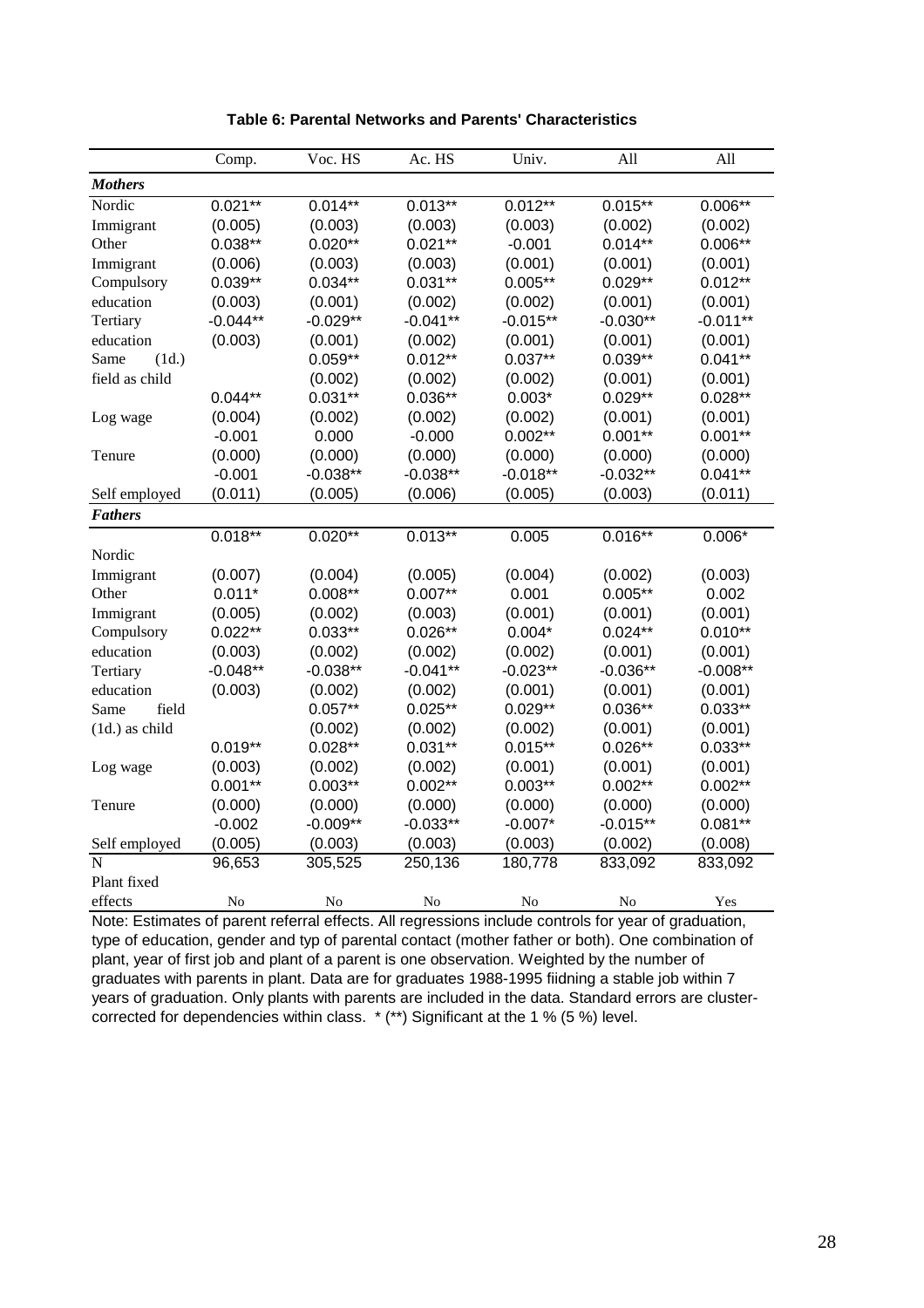| Table 7: Parental Networks and Industry-Region Characteristics |  |
|----------------------------------------------------------------|--|
|----------------------------------------------------------------|--|

|                                       | Comp.          | Voc. HS    | Ac. HS     | Univ.          | All        | All        |
|---------------------------------------|----------------|------------|------------|----------------|------------|------------|
| <b>Region</b>                         |                |            |            |                |            |            |
|                                       | $-0.002$       | $-0.004**$ | $-0.005**$ | $-0.001$       | 0.000      | 0.004      |
| Metropolitan county                   | (0.002)        | (0.001)    | (0.001)    | (0.001)        | (0.001)    | (0.012)    |
|                                       | $-0.032$       | $0.109**$  | $-0.098*$  | $-0.011$       | $0.122**$  | $0.125**$  |
| County unemployment                   | (0.072)        | (0.035)    | (0.041)    | (0.035)        | (0.019)    | (0.022)    |
|                                       | $-0.031$       | $0.188**$  | $0.390**$  | $0.103**$      | $0.138**$  | $0.161**$  |
| Industry-field match                  | (0.046)        | (0.007)    | (0.022)    | (0.006)        | (0.005)    | (0.005)    |
| Industry-field<br>match<br>interacted | 0.365          | $-0.397**$ | $-1.935**$ | $-0.297**$     | $-0.438**$ | $-0.346**$ |
| with unemployment                     | (0.802)        | (0.124)    | (0.371)    | (0.101)        | (0.079)    | (0.082)    |
| <b>Lack of Competition</b>            |                |            |            |                |            |            |
| (Herfindahl)                          |                |            |            |                |            |            |
| By 2-digit industry                   | $0.870**$      | 1.802**    | $2.125**$  | $1.163**$      | $1.601**$  | $0.517**$  |
|                                       | (0.160)        | (0.089)    | (0.101)    | (0.087)        | (0.053)    | (0.193)    |
| N                                     | 90,111         | 267,593    | 226,089    | 153,244        | 737,037    | 737,037    |
| Plant fixed effects                   | N <sub>o</sub> | No         | No         | N <sub>o</sub> | No         | Yes        |

Note: Estimates of parent referral effects. All regressions include controls for year of graduation, type of education, gender and typ of parental contact (mother father or both). Industry-field match measures how common it is that graduates from the field of the graduate's class goes to the industry of the parent's firm. One combination of plant, year of first job and plant of a parent is one observation. Weighted by the number of graduates with parents in plant. Data are for graduates 1988-1995 fiidning a stable job within 7 years of graduation. Only plants with parents are included in the data. Standard errors are cluster-corrected for dependencies within class. \* (\*\*) Significant at the 1 % (5 %) level.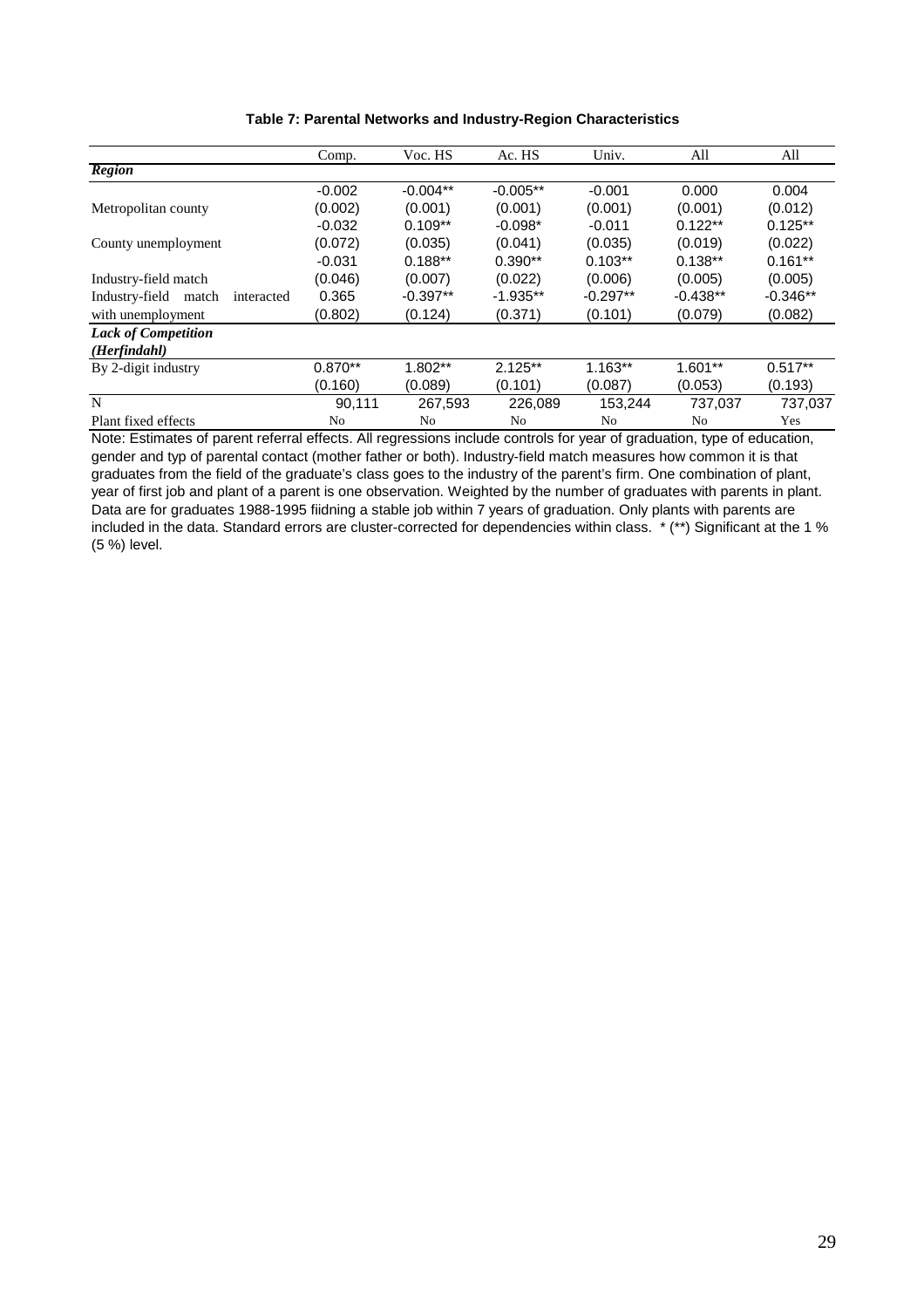|                      | Comp.            | Voc. HS              | Ac. HS               | Univ.               | All                  | All                  |
|----------------------|------------------|----------------------|----------------------|---------------------|----------------------|----------------------|
| <b>Plant</b>         |                  |                      |                      |                     |                      |                      |
|                      | $0.030**$        | $0.027**$            | $0.029**$            | $0.012**$           | $0.026**$            | $0.010**$            |
| Private              | (0.002)          | (0.001)              | (0.001)              | (0.001)             | (0.001)              | (0.003)              |
|                      | 0.002            | $-0.004$             | $-0.007**$           | $-0.014**$          | $-0.004**$           | 0.001                |
|                      |                  |                      |                      |                     |                      |                      |
| New plant            | (0.004)<br>0.000 | (0.002)<br>$0.000**$ | (0.003)<br>$0.000**$ | (0.001)<br>$-0.000$ | (0.001)<br>$0.000**$ | (0.002)<br>$0.000**$ |
| Plant growing from   |                  |                      |                      |                     |                      |                      |
| last year            | (0.000)          | (0.000)              | (0.000)              | (0.000)             | (0.000)              | (0.000)              |
| Size < 16            | 0.002            | 0.001                | $0.004**$            | $0.005**$           | $0.005**$            | 0.003                |
| $(ref. 16-45)$       | (0.003)          | (0.001)              | (0.001)              | (0.001)             | (0.001)              | (0.002)              |
|                      | $0.015**$        | $0.011**$            | $0.009**$            | $0.004**$           | $0.009**$            | 0.000                |
| Size 46-125          | (0.003)          | (0.001)              | (0.001)              | (0.001)             | (0.001)              | (0.001)              |
|                      | $0.019**$        | $0.023**$            | $0.021**$            | $0.012**$           | $0.018**$            | 0.001                |
|                      |                  |                      |                      |                     |                      |                      |
| Size 126-750         | (0.003)          | (0.001)              | (0.002)              | (0.001)             | (0.001)              | (0.002)              |
|                      | 0.006            | $0.019**$            | $0.018**$            | $0.048**$           | $0.021**$            | 0.007                |
| Size 750+            | (0.004)          | (0.002)              | (0.002)              | (0.002)             | (0.001)              | (0.004)              |
| Composition          |                  |                      |                      |                     |                      |                      |
| Mean age             | $-0.011**$       | $-0.007**$           | $-0.009**$           | $-0.002**$          | $-0.007**$           | $-0.007**$           |
|                      |                  |                      |                      |                     |                      |                      |
|                      | (0.000)          | (0.000)              | (0.000)              | (0.000)             | (0.000)              | (0.000)              |
| Share<br>primary     | $0.104**$        | $0.007**$            | $0.024**$            | $-0.004$            | $0.021**$            | $0.018**$            |
| education            | (0.005)          | (0.002)              | (0.003)              | (0.002)             | (0.001)              | (0.005)              |
| Share<br>tertiary    | $-0.016**$       | $-0.057**$           | $-0.033**$           | $-0.002$            | $-0.029**$           | $-0.046**$           |
| education            | (0.004)          | (0.002)              | (0.003)              | (0.002)             | (0.001)              | (0.004)              |
| Immigrant share      | $0.034**$        | $0.025**$            | $0.031**$            | 0.001               | $0.029**$            | $0.020**$            |
|                      | (0.007)          | (0.004)              | (0.004)              | (0.003)             | (0.002)              | (0.006)              |
| Average log wage     | $-0.027**$       | $-0.029**$           | $-0.042**$           | $-0.012**$          | $-0.030**$           | 0.002                |
| <b>Industry</b>      | (0.004)          | (0.002)              | (0.002)              | (0.002)             | (0.001)              | (0.003)              |
|                      | $-0.009$         | $-0.008*$            | $-0.054**$           | $-0.001$            | $-0.020**$           | 0.000                |
| Agriculture          | (0.008)          | (0.004)              | (0.004)              | (0.005)             | (0.002)              | (0.010)              |
| (ref manufact.)      | 0.000            | $-0.008**$           | $-0.046**$           | $-0.014**$          | $-0.017**$           | $-0.002$             |
| Construction         | (0.005)          | (0.002)              | (0.003)              | (0.002)             | (0.001)              | (0.006)              |
|                      | $-0.030**$       | $-0.029**$           | $-0.013**$           | $-0.006**$          | $-0.019**$           | 0.000                |
| Wholesale, retail    | (0.003)          | (0.002)              | (0.002)              | (0.002)             | (0.001)              | (0.005)              |
|                      | $-0.024**$       | $-0.035**$           | $-0.031**$           | $-0.009**$          | $-0.025**$           | $-0.004$             |
| Financial, corporate | (0.004)          | (0.002)              | (0.002)              | (0.002)             | (0.001)              | (0.005)              |
|                      | $-0.014**$       | $-0.004*$            | $-0.024**$           | $-0.016**$          | $-0.015**$           | 0.008                |
| Education R&D        | (0.004)          | (0.002)              | (0.002)              | (0.002)             | (0.001)              | (0.006)              |
|                      | $-0.035**$       | $-0.028**$           | $-0.055**$           | $-0.003$            | $-0.033**$           | 0.000                |
| Health, Social       | (0.004)          | (0.002)              | (0.002)              | (0.002)             | (0.001)              | (0.006)              |
|                      | $-0.016**$       | $-0.028**$           | $-0.026**$           | $-0.011**$          | $-0.021**$           | 0.008                |
| Personal & Cultural  | (0.005)          | (0.002)              | (0.003)              | (0.002)             | (0.001)              | (0.008)              |
|                      | $-0.022**$       | $-0.029**$           | $-0.040**$           | $-0.019**$          | $-0.030**$           | 0.000                |
| Public admin.        | (0.004)          | (0.002)              | (0.002)              | (0.002)             | (0.001)              | (0.006)              |
| N                    | 96,139           | 304,451              | 249,035              | 179,861             | 829,486              | 829,486              |
| Plant fixed effects  | No               | No                   | No                   | No                  | No                   | Yes                  |

|  |  | Table 8: Parental Networks and Plant Characteristics |
|--|--|------------------------------------------------------|
|  |  |                                                      |

Note: Estimates of parent referral effects. All regressions include controls for year of graduation, type of education, gender and typ of parental contact (mother father or both). One combination of plant, year of first job and plant of a parent is one observation. Weighted by the number of graduates with parents in plant. Data are for graduates 1988-1995 fiidning a stable job within 7 years of graduation. Only plants with parents are included in the data. Standard errors are cluster-corrected for dependencies within class. \* (\*\*) Significant at the 1 % (5 %) level.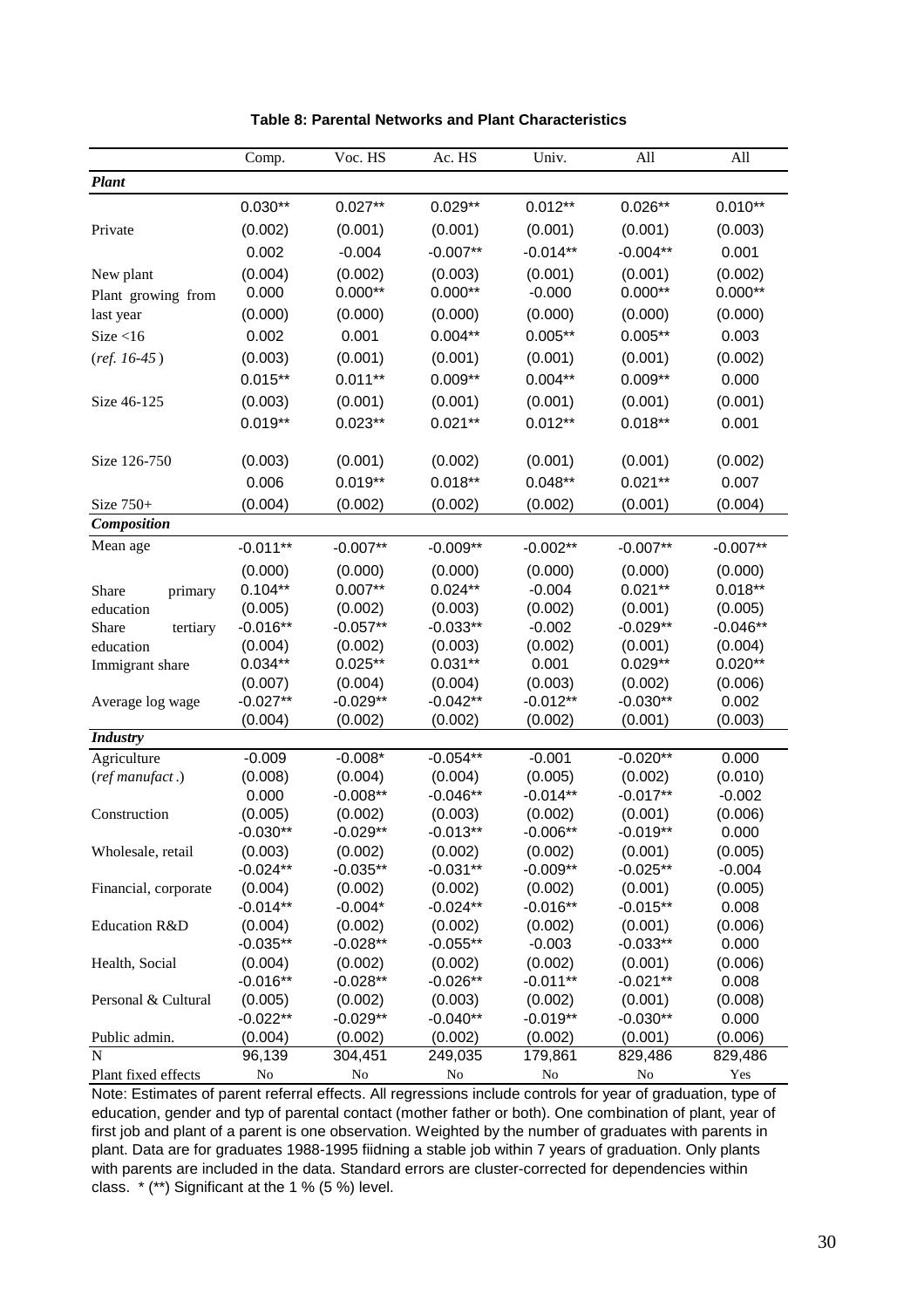|                               | Compulsory   | Vocational   | Academic high                            | University   | All          |
|-------------------------------|--------------|--------------|------------------------------------------|--------------|--------------|
|                               | school       | high school  | school                                   | degree       |              |
| In(Time to first job)         |              |              |                                          |              |              |
| Mother in first job           | $-0.128$     | $-0.168$     | $-0.234$                                 | $-0.065$     | $-0.174$     |
|                               | $(0.004)$ ** | $(0.006)$ ** | $(0.006)$ **                             | $(0.008)$ ** | $(0.003)$ ** |
|                               |              |              |                                          |              |              |
| Father in first job           | $-0.176$     | $-0.168$     | $-0.218$                                 | $-0.086$     | $-0.186$     |
|                               | $(0.004)$ ** | $(0.005)$ ** | $(0.005)$ **                             | $(0.009)$ ** | $(0.003)$ ** |
| Both (interaction)            | 0.038        | 0.090        | 0.155                                    | 0.019        | 0.091        |
|                               | $(0.011)$ ** | $(0.012)$ ** | $(0.012)$ **                             | (0.019)      | $(0.007)$ ** |
| N                             | 185,956      | 231,614      | 173,869                                  | 137,795      | 591,439      |
| <b>Initial wage</b>           |              |              |                                          |              |              |
| Mother in first job           | $-0.036$     | $-0.041$     | $-0.074$                                 | $-0.050$     | $-0.053$     |
|                               | $(0.005)$ ** | $(0.004)$ ** | $(0.005)$ **                             | $(0.007)$ ** | $(0.003)$ ** |
| Father in first job           | 0.017        | 0.011        | 0.008                                    | $-0.038$     | 0.009        |
|                               | $(0.005)$ ** | $(0.004)$ ** | (0.004)                                  | $(0.008)$ ** | $(0.002)$ ** |
| Both (interaction)            | $-0.022$     | 0.019        | 0.003                                    | $-0.001$     | $-0.002$     |
|                               | (0.011)      | $(0.010)^*$  | (0.010)                                  | (0.018)      | (0.006)      |
| N                             | 185,956      | 231,614      | 173,869                                  | 137,795      | 591,439      |
| <b>Employed 3 years later</b> |              |              | If the first job is found within 4 years |              |              |
| Mother in first job           | $-0.014$     | 0.010        | 0.008                                    | 0.012        | 0.001        |
|                               | (0.007)      | (0.006)      | (0.006)                                  | (0.008)      | (0.004)      |
| Father in first job           | 0.005        | 0.032        | 0.022                                    | 0.007        | 0.022        |
|                               | (0.006)      | $(0.004)$ ** | $(0.005)$ **                             | (0.007)      | $(0.003)$ ** |
| Both (interaction)            | 0.055        | 0.024        | 0.055                                    | $-0.035$     | 0.046        |
|                               | $(0.015)$ ** | $(0.011)^*$  | $(0.012)$ **                             | $(0.017)^*$  | $(0.007)$ ** |
| $\overline{\mathbf{N}}$       | 106,031      | 216,908      | 165,096                                  | 135,535      | 488,035      |
| Same plant 3 years later      |              |              |                                          |              |              |
| Mother in first job           | 0.063        | 0.065        | 0.037                                    | 0.010        | 0.054        |
|                               | $(0.007)$ ** | $(0.006)$ ** | $(0.006)$ **                             | (0.009)      | $(0.004)$ ** |
| Father in first job           | 0.105        | 0.122        | 0.111                                    | $-0.010$     | 0.115        |
|                               | $(0.006)$ ** | $(0.005)$ ** | $(0.005)$ **                             | (0.009)      | $(0.003)$ ** |
| Both (interaction)            | 0.059        | 0.034        | 0.088                                    | 0.029        | 0.060        |
|                               | $(0.016)$ ** | $(0.013)^*$  | $(0.012)$ **                             | (0.022)      | $(0.008)$ ** |
| N                             | 106,031      | 216,908      | 165,096                                  | 135,535      | 488,035      |
| Wage growth (3 years)         |              |              |                                          |              |              |
| Mother in first job           | $-0.020$     | $-0.003$     | $-0.003$                                 | $-0.000$     | $-0.009$     |
|                               | $(0.007)$ ** | (0.005)      | (0.006)                                  | (0.008)      | $(0.003)$ ** |
| Father in first job           | 0.015        | 0.028        | 0.033                                    | $-0.011$     | 0.027        |
|                               | $(0.005)$ ** | $(0.004)$ ** | $(0.005)$ **                             | (0.007)      | $(0.003)$ ** |
| Both (interaction)            | 0.025        | 0.006        | 0.017                                    | $-0.011$     | 0.014        |
|                               | (0.014)      | (0.010)      | (0.011)                                  | (0.017)      | $(0.007)^*$  |
| N                             | 70,146       | 160,077      | 106,093                                  | 116,739      | 336,316      |

#### **Table 9: Parental Networks and Job Quality**

Note: Estimates are for the conditional association between how the first job was acquired and subsequent outcomes. Outcomes 3 years later are for the sample that got the first job within 3 years. The model includes a fixed affect for each class as well as dummies for immigration status and gender and a GPA variable (except for university). Data are for graduates 1988-1995. Standard errors are cluster-corrected for dependencies within class. \* (\*\*) Significant at the 1 % (5 %) level.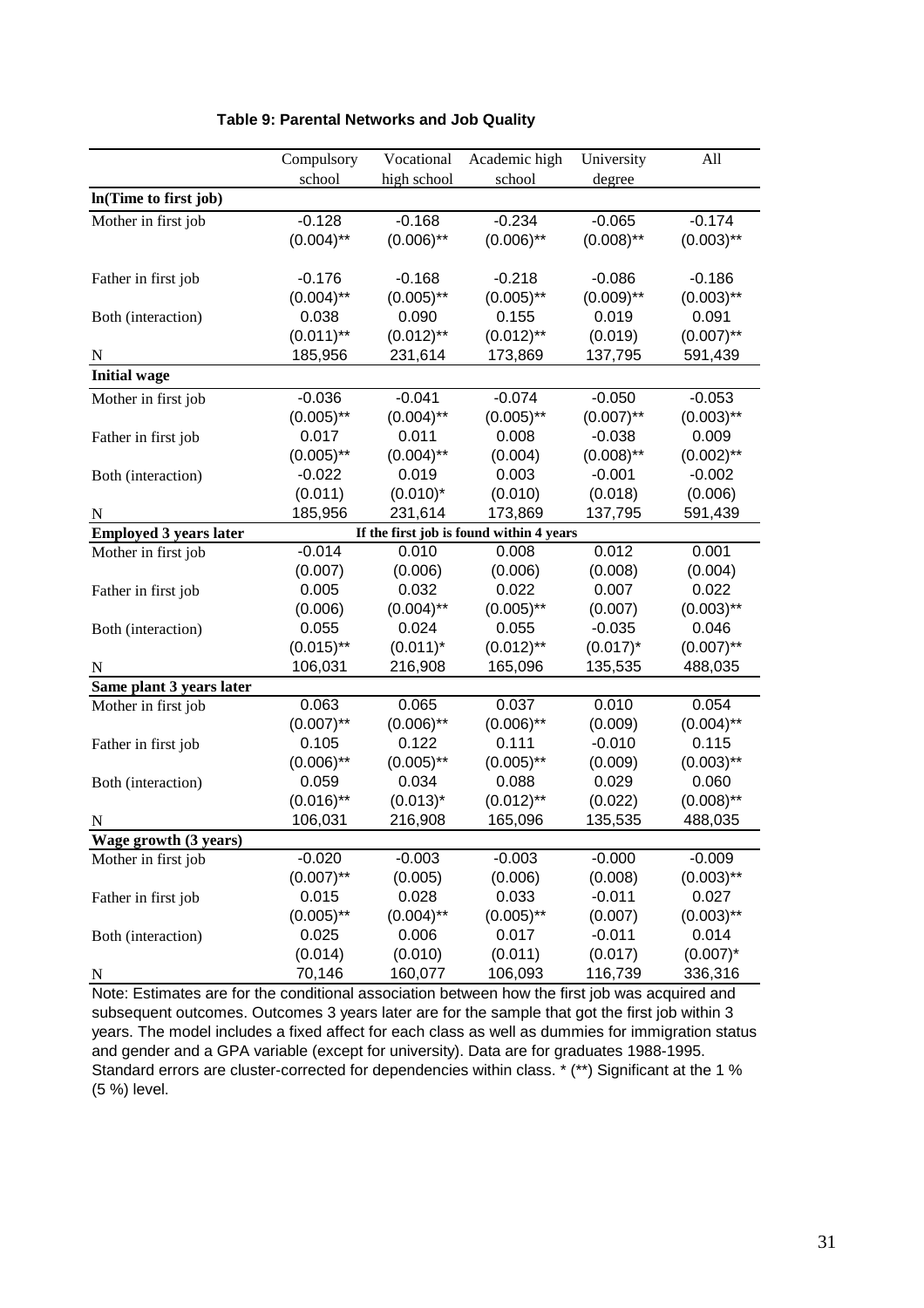# **Appendix**

#### **Table A1 Descriptive statistics of graduates and parents**

|                                             |        | Comp. Vocational Academic University |        |        | All    |
|---------------------------------------------|--------|--------------------------------------|--------|--------|--------|
| <b>All graduates</b>                        |        |                                      |        |        |        |
| Female                                      | 0.435  | 0.421                                | 0.524  | 0.602  | 0.491  |
| Nordic immigrant                            | 0.012  | 0.010                                | 0.008  | 0.015  | 0.011  |
| Other imm.                                  | 0.068  | 0.031                                | 0.032  | 0.029  | 0.036  |
| Age                                         | 16.064 | 18.399                               | 19.013 | 25.096 | 19.739 |
| Age (sd)                                    | 0.244  | 0.622                                | 0.555  | 2.572  | 3.253  |
| <b>GPA</b>                                  | 2.616  | 3.052                                | 3.121  | 3.000  | 3.003  |
| GPA (sd)                                    | 0.742  | 0.598                                | 0.562  | 0.000  | 0.563  |
| Mean class size                             | 18.373 | 28.205                               | 41.192 | 43.582 | 66.328 |
| Class size (sd)                             | 10.799 | 22.537                               | 28.774 | 39.172 | 42.855 |
| Class size by year of first job             | 5.235  | 11.124                               | 13.240 | 28.353 | 14.736 |
| (sd)                                        | 3.469  | 11.022                               | 11.631 | 30.303 | 18.558 |
| Number of fields                            | 1      | 106                                  | 25     | 321    | 453    |
| Father identified                           | 0.974  | 0.985                                | 0.987  | 0.973  | 0.981  |
| Mother identified                           | 0.995  | 0.998                                | 0.998  | 0.983  | 0.994  |
| <b>Both identified</b>                      | 0.971  | 0.984                                | 0.986  | 0.972  | 0.980  |
| <b>Father Employed</b>                      | 0.671  | 0.762                                | 0.804  | 0.691  | 0.746  |
| Mother Employed                             | 0.665  | 0.742                                | 0.810  | 0.740  | 0.750  |
| <b>Both Employed</b>                        | 0.487  | 0.594                                | 0.676  | 0.571  | 0.598  |
| Both in same Plant                          | 0.037  | 0.046                                | 0.054  | 0.048  | 0.048  |
| N (graduates)                               | 83545  | 238543                               | 178338 | 141161 | 641587 |
| <b>Employed parents with known Plant-ID</b> |        |                                      |        |        |        |
| Mother Nordic Immigrant                     | 0.069  | 0.055                                | 0.049  | 0.035  | 0.050  |
| Mother Other Immigrant                      | 0.064  | 0.050                                | 0.068  | 0.172  | 0.084  |
| <b>Mother Compulsory</b>                    | 0.308  | 0.319                                | 0.210  | 0.197  | 0.257  |
| <b>Mother Tertiary</b>                      | 0.193  | 0.158                                | 0.325  | 0.427  | 0.273  |
| Mother in same field                        | 0.071  | 0.119                                | 0.134  | 0.175  | 0.131  |
| Mothers log Wage                            | 9.425  | 9.265                                | 9.375  | 9.384  | 9.343  |
| Mothers log Wage (sd)                       | 0.389  | 0.357                                | 0.383  | 0.401  | 0.384  |
| Mothers tenure                              | 3.661  | 3.353                                | 3.538  | 3.957  | 3.579  |
| Mothers tenure (sd)                         | 3.700  | 3.008                                | 3.045  | 3.079  | 3.129  |
| Mother self employed                        | 0.021  | 0.023                                | 0.019  | 0.021  | 0.021  |
| N (mothers)                                 |        |                                      |        |        |        |
| Father Nordic Immigrant                     | 0.051  | 0.042                                | 0.034  | 0.024  | 0.037  |
| <b>Father Other Immigrant</b>               | 0.094  | 0.097                                | 0.118  | 0.271  | 0.139  |
| <b>Father Compulsory</b>                    | 0.411  | 0.434                                | 0.265  | 0.232  | 0.340  |
| <b>Father Tertiary</b>                      | 0.149  | 0.119                                | 0.287  | 0.388  | 0.228  |
| Father in same field                        | 0.026  | 0.187                                | 0.272  | 0.208  | 0.198  |
| Fathers log Wage                            | 9.716  | 9.604                                | 9.776  | 9.804  | 9.710  |
| Fathers log Wage (sd)                       | 0.432  | 0.395                                | 0.450  | 0.500  | 0.448  |
| Fathers tenure                              | 4.407  | 3.934                                | 3.926  | 4.207  | 4.043  |
| Fathers tenure (sd)                         | 4.129  | 3.219                                | 3.194  | 3.127  | 3.317  |
| Father self employed                        | 0.070  | 0.076                                | 0.056  | 0.056  | 0.065  |
| N (fathers)                                 | 103264 | 331140                               | 271860 | 191467 | 897731 |

Note: Description of all graduates and employed parents with known Plant-ID:s. See Table A4 for a description of the transformed data used in the regressions.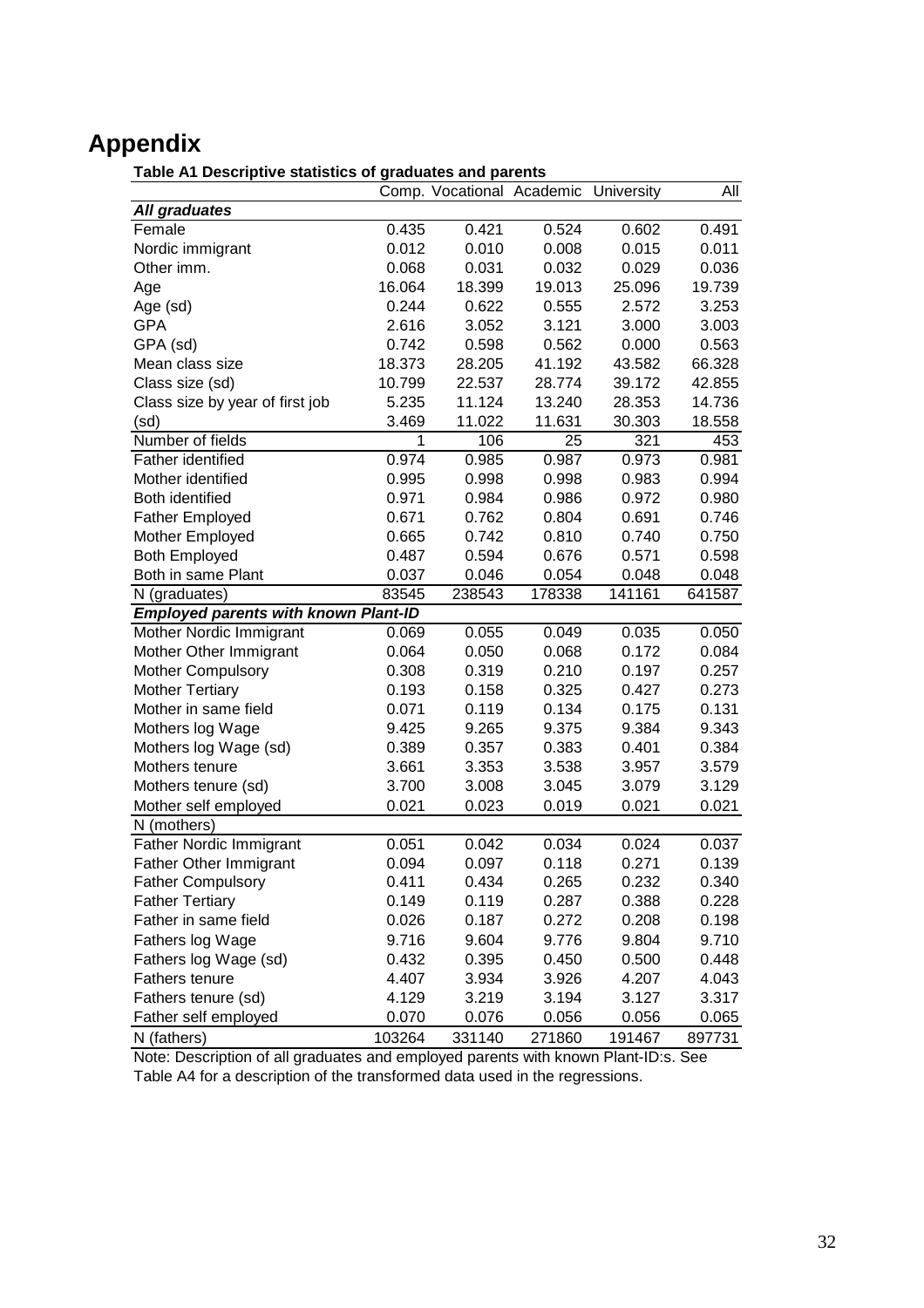| <b>TADIC AL OTCANON OF FOUNDATY JOD GAIG</b>     |                             |       |                             |       |                            |                 |  |  |
|--------------------------------------------------|-----------------------------|-------|-----------------------------|-------|----------------------------|-----------------|--|--|
|                                                  | 1988                        |       | 1995                        |       | Parents in graduation year |                 |  |  |
|                                                  | <b>Individual: Fraction</b> |       | <b>Individual: Fraction</b> |       | <b>Individuals</b>         | <b>Fraction</b> |  |  |
| Population                                       | 5,334,727                   | 1     | 5607753                     |       | 1.267.516                  |                 |  |  |
| <b>Employment according to statistics Sweden</b> |                             |       |                             |       |                            |                 |  |  |
| November                                         | 4.347.401                   | 0.815 | 3796432                     | 0.677 | 1,042,655                  | 0.823           |  |  |
| Anytime                                          | 4,807,023                   | 0.901 | 4558659                     | 0.813 | 1,094,923                  | 0.864           |  |  |
| Data creation                                    |                             |       |                             |       |                            |                 |  |  |
| Jobs                                             | 8,149,152                   | 1.528 | 6982150                     | 1.245 | 1,820,539                  | 1.436           |  |  |
| Jobs with plant-ID                               | 6.562.635                   | 1.230 | 5851746                     | 1.044 | 1,364,409                  | 1.076           |  |  |
| <b>Plants</b>                                    | 509.571                     | 0.096 | 494951                      | 0.088 | 288,081                    | 0.227           |  |  |
| Ind. with jobs                                   | 4,974,115                   | 0.932 | 4696508                     | 0.838 | 1,006,670                  | 0.794           |  |  |
| in February                                      | 4.588.783                   | 0.860 | 4202953                     | 0.749 | 859.530                    | 0.678           |  |  |
| and earnings>cut-off                             | 3.595.163                   | 0.674 | 3271469                     | 0.583 | 772,074                    | 0.609           |  |  |
| and identified Plant                             | 3.306.485                   | 0.620 | 3058067                     | 0.545 | 719,634                    | 0.568           |  |  |
| Ind. w. mult. Jobs                               | 66.567                      | 0.012 | 48186                       | 0.009 | 168.559                    | 0.133           |  |  |

#### **Table A2 Creation of February job data**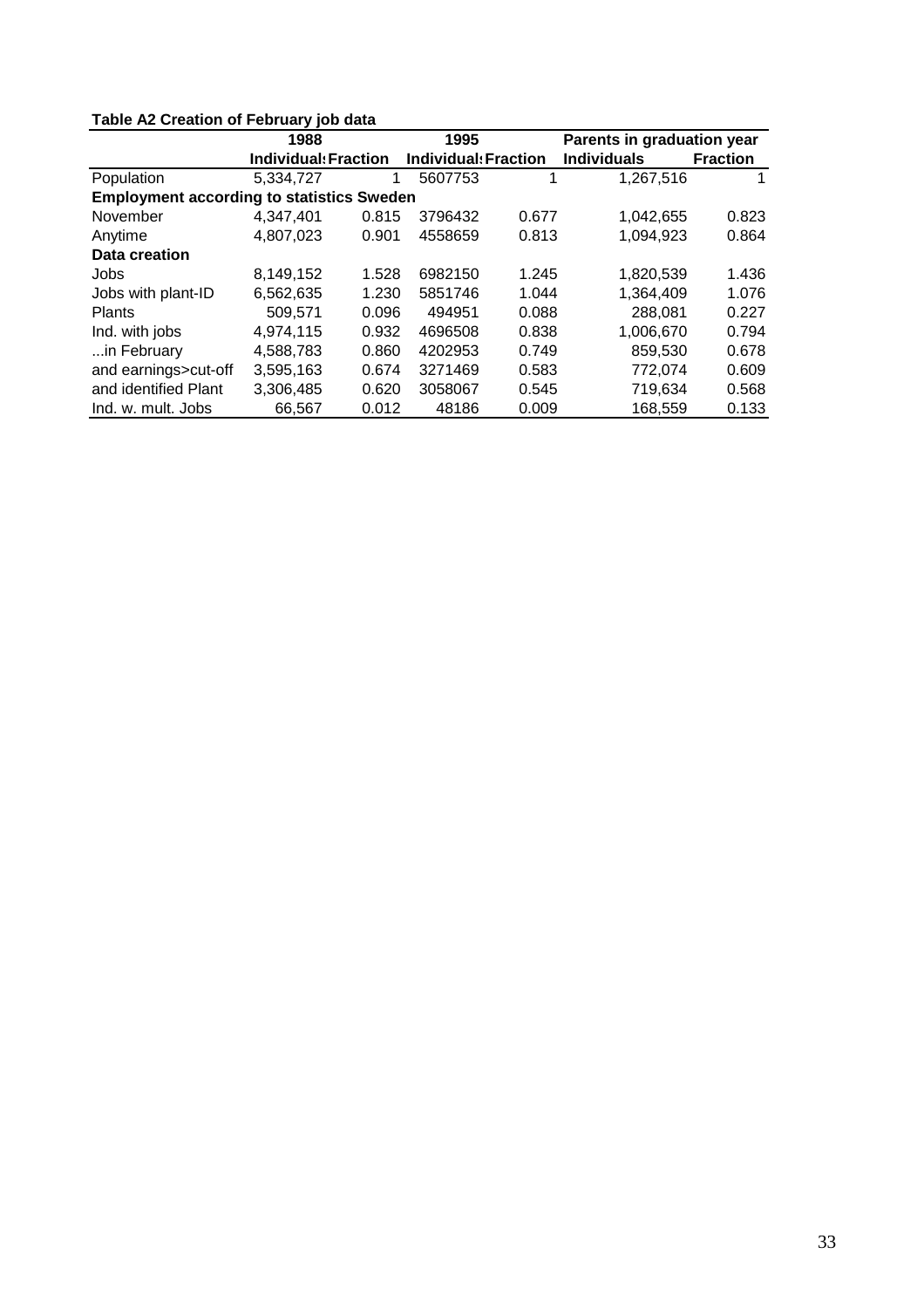### **Table A3 Creation of graduates first job data**

|                             | Time (t) after graduation |       |         |         |
|-----------------------------|---------------------------|-------|---------|---------|
|                             | $t = -1$                  | $t=1$ | $t = 3$ | $t = 5$ |
| Graduates with any job      | 0.864                     | 0.837 | 0.871   | 0.879   |
| Number of Jobs per graduate | 1.478                     | 1.458 | 1.441   | 1.460   |
| Jobs at least 4 months      | 0.650                     | 0.728 | 0.786   | 0.814   |
| and 3 monthly wages         | 0.074                     | 0.443 | 0.521   | 0.600   |
| Known Plant-ID              | 0.067                     | 0.399 | 0.479   | 0.561   |
| Multiple jobs               | 0.002                     | 0.024 | 0.026   | 0.038   |

Note: Colum for t=-1 excludes compulsory since no information is available before age 16